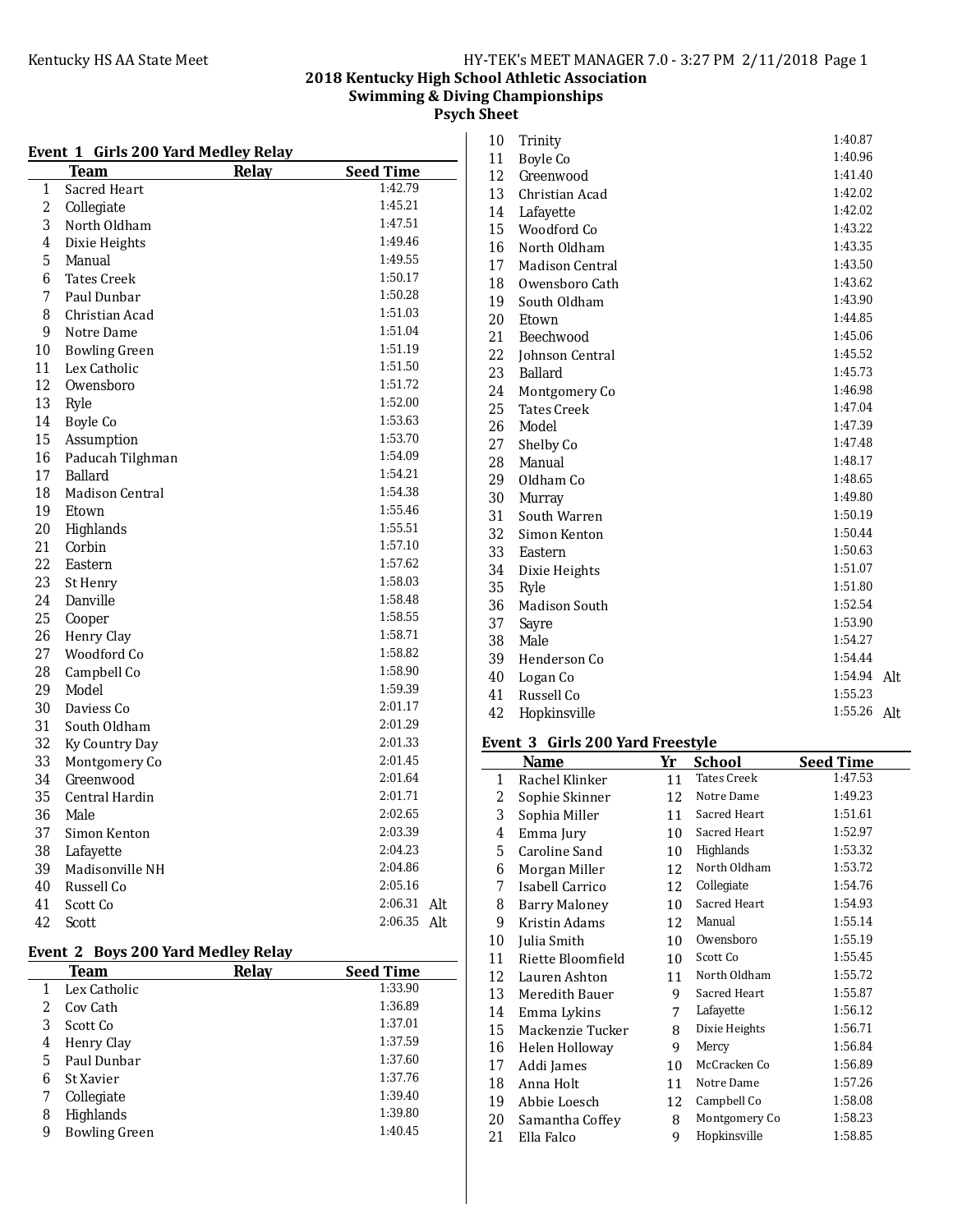# **2018 Kentucky High School Athletic Association Swimming & Diving Championships**

**Psych Sheet**

|    | Event 3 (Girls 200 Yard Freestyle) |    |                    |                  |  |
|----|------------------------------------|----|--------------------|------------------|--|
|    | Name                               | Yr | <b>School</b>      | <b>Seed Time</b> |  |
| 22 | Meredith Schulten                  | 12 | Collegiate         | 1:59.53          |  |
| 23 | McCall Hutcheson                   | 9  | Paducah Tilghman   | 1:59.54          |  |
| 24 | Madelyn Godfrey                    | 9  | Etown              | 2:00.03          |  |
| 25 | Avery Witcher                      | 12 | Greenwood          | 2:00.10          |  |
| 26 | Maycie Skaggs                      | 8  | Dixie Heights      | 2:00.34          |  |
| 27 | Olivia Young                       | 9  | Madison Central    | 2:00.53          |  |
| 28 | Emma Coulter                       | 8  | Ky Country Day     | 2:01.20          |  |
| 29 | Julia Roy                          | 12 | Christian Acad     | 2:01.79          |  |
| 30 | Camryn Chapman                     | 11 | Conner             | 2:01.88          |  |
| 31 | Allison Carr                       | 10 | <b>Tates Creek</b> | 2:02.16          |  |
| 32 | Madeline Gatewood                  | 11 | Woodford Co        | 2:02.27          |  |
| 33 | Jordan Farthing                    | 11 | Boyle Co           | 2:02.29          |  |
| 34 | Savannah Gupton                    | 12 | Manual             | 2:02.38          |  |
| 35 | Lauren Hays                        | 8  | South Oldham       | 2:02.52          |  |
| 36 | Makayla Young                      | 10 | Paul Dunbar        | 2:02.80          |  |
| 37 | Savannah Kingery                   | 12 | Etown              | 2:02.88          |  |
| 38 | Jami Margolen                      | 11 | Bourbon Co.        | 2:03.11          |  |
| 39 | Kennedy Kirks                      | 12 | McCracken Co       | 2:03.19          |  |
| 40 | Avery Boeckmann                    | 10 | Assumption         | 2:03.22<br>Alt   |  |
| 41 | Katie Rock                         | 11 | Eastern            | 2:03.32<br>Alt   |  |
| 42 | Olivia Stotts                      | 8  | Model              | 2:04.89          |  |

# Event 4 Boys 200 Yard Freestyle

|    | $Doy3 = 00$ and recogne |    |                  |                  |  |
|----|-------------------------|----|------------------|------------------|--|
|    | Name                    | Yr | <b>School</b>    | <b>Seed Time</b> |  |
| 1  | Aldan Johnston          | 12 | St Xavier        | 1:39.62          |  |
| 2  | Matt Menke              | 11 | Lex Catholic     | 1:40.98          |  |
| 3  | <b>Matthew Street</b>   | 11 | Henry Clay       | 1:41.10          |  |
| 4  | Will Cole               | 10 | St Xavier        | 1:41.38          |  |
| 5  | Michael Eastman         | 12 | St Xavier        | 1:41.39          |  |
| 6  | <b>Trent Lakes</b>      | 12 | Madison Central  | 1:42.02          |  |
| 7  | <b>Brendan Conley</b>   | 11 | Highlands        | 1:43.50          |  |
| 8  | Ethan Hanna             | 11 | Cov Cath         | 1:43.57          |  |
| 9  | Neal Wolfram            | 10 | South Warren     | 1:44.77          |  |
| 10 | Greyson Williams        | 11 | Manual           | 1:44.93          |  |
| 11 | Cole Brown              | 12 | St Xavier        | 1:45.01          |  |
| 12 | Tommy Johnson           | 11 | Conner           | 1:46.17          |  |
| 13 | Connor Hood             | 11 | Lafayette        | 1:46.75          |  |
| 14 | Aaron Lanham            | 11 | Dixie Heights    | 1:46.94          |  |
| 15 | Doug Wright             | 11 | Paul Dunbar      | 1:47.30          |  |
| 16 | Caleb Fell              | 11 | Paducah Tilghman | 1:47.72          |  |
| 17 | Will Serad              | 11 | South Oldham     | 1:47.86          |  |
| 18 | Sean Boone              | 12 | Apollo           | 1:47.98          |  |
| 19 | <b>Broder Magnuson</b>  | 11 | Christian Acad   | 1:48.12          |  |
| 20 | Jack Stomberger         | 11 | Boyle Co         | 1:48.21          |  |
| 21 | Evan Hawkins            | 11 | Scott Co         | 1:48.32          |  |
| 22 | <b>Trent Kolter</b>     | 9  | Trinity          | 1:48.58          |  |
| 23 | Campbell Coyle          | 9  | Boyle Co         | 1:48.67          |  |
| 24 | Jacob Greenlee          | 9  | Bourbon Co.      | 1:49.40          |  |
| 25 | Daniel Pearson          | 10 | Manual           | 1:49.77          |  |
| 26 | Eli Shoyat              | 9  | Beechwood        | 1:50.09          |  |
| 27 | Trey Wolfram            | 11 | South Warren     | 1:50.17          |  |
| 28 | Nicholas Neumann        | 11 | Trinity          | 1:50.27          |  |
| 29 | Justin Baker            | 12 | McCracken Co     | 1:50.65          |  |
| 30 | Jack Locke              | 10 | Sayre            | 1:50.83          |  |
| 31 | JT Emnett               | 12 | Lex Catholic     | 1:51.27          |  |
|    |                         |    |                  |                  |  |

| 32 | Wyatt Jennings  | 10 | <b>Tates Creek</b>   | 1:51.47 |     |
|----|-----------------|----|----------------------|---------|-----|
| 33 | Reece Arredondo | 12 | Anderson Co          | 1:51.65 |     |
| 34 | Davis Guthier   | 12 | Highlands            | 1:52.22 |     |
| 35 | Jadyn Hicks     | 11 | Hopkinsville         | 1:52.53 |     |
| 36 | Nicholas Ocampo | 10 | <b>Bryan Station</b> | 1:52.65 |     |
| 37 | Tristan McDavid | 11 | Boyd Co              | 1:52.74 |     |
| 38 | Jack Johnson    | 8  | Henry Clay           | 1:53.25 |     |
| 39 | Will Griffith   | q  | Highlands            | 1:53.40 | Alt |
| 40 | Will Brewer     | 10 | Dixie Heights        | 1:54.26 | Alt |
| 41 | Jake Breunig    | 12 | Etown                | 1:55.36 |     |
| 42 | Hunter Deno     | 12 | John Hardin          | 1:59.96 |     |

# Event 5 Girls 200 Yard IM

|                | <b>Name</b>             | Yr | <b>School</b>          | <b>Seed Time</b> |
|----------------|-------------------------|----|------------------------|------------------|
| 1              | Claire Donan            | 10 | Sacred Heart           | 2:00.07          |
| $\overline{2}$ | <b>Zorry Mason</b>      | 12 | Manual                 | 2:02.56          |
| 3              | Mallory Beil            | 12 | Dixie Heights          | 2:03.10          |
| 4              | Annabel Crush           | 9  | Sacred Heart           | 2:03.75          |
| 5              | Ellie Masterson         | 12 | Sacred Heart           | 2:04.13          |
| 6              | Allie Piccirillo        | 11 | Notre Dame             | 2:04.97          |
| 7              | Katie Hampel            | 11 | Owensboro Cath         | 2:05.83          |
| 8              | Anna Hogan              | 11 | Manual                 | 2:06.39          |
| 9              | Kelly Tichenor          | 12 | North Oldham           | 2:06.39          |
| 10             | Sam Sutton              | 11 | <b>Bowling Green</b>   | 2:06.52          |
| 11             | Alexa Arkenberg         | 9  | Ryle                   | 2:07.19          |
| 12             | Selina Reil             | 10 | Dixie Heights          | 2:07.68          |
| 13             | Erin Hixenbaugh         | 12 | Ballard                | 2:09.17          |
| 14             | Tessa Horan             | 11 | Sacred Heart           | 2:10.14          |
| 15             | Tilly Baldwin           | 12 | <b>Madison Central</b> | 2:10.50          |
| 16             | Jane Hu                 | 10 | Manual                 | 2:10.83          |
| 17             | Megan Goldthorpe        | 12 | Sayre                  | 2:10.89          |
| 18             | Cora Martin             | 10 | Ky Country Day         | 2:11.83          |
| 19             | Deidra Runkle           | 9  | Assumption             | 2:12.48          |
| 20             | Isabella Cooksey        | 9  | <b>Madison Central</b> | 2:12.65          |
| 21             | Callie Young            | 7  | Dixie Heights          | 2:13.23          |
| 22             | Victoria Taylor         | 8  | Model                  | 2:13.25          |
| 23             | Sarah Ming              | 8  | Paul Dunbar            | 2:14.11          |
| 24             | Catherine Eckerle       | 11 | Christian Acad         | 2:14.21          |
| 25             | Caroline McMillin       | 10 | Paul Dunbar            | 2:14.53          |
| 26             | Sarah Harkrader         | 12 | Cooper                 | 2:14.75          |
| 27             | <b>Bailee Patel</b>     | 10 | Paducah Tilghman       | 2:14.97          |
| 28             | Alivia Williams         | 9  | Cooper                 | 2:15.28          |
| 29             | Avery Floyd             | 10 | Ryle                   | 2:15.54          |
| 30             | <b>Allie Rassenfoss</b> | 12 | Christian Acad         | 2:15.74          |
| 31             | <b>Halle Stivers</b>    | 9  | North Oldham           | 2:15.89          |
| 32             | Katherine Cherry        | 10 | Lafayette              | 2:16.48          |
| 33             | Olivia Hopper           | 11 | Highlands              | 2:17.22          |
| 34             | Sara Overly             | 12 | Russell Co             | 2:17.35          |
| 35             | Reagan McKeown          | 8  | Paul Dunbar            | 2:17.40          |
| 36             | Drew Penick             | 9  | Eastern                | 2:17.59          |
| 37             | <b>Whitney Powell</b>   | 12 | <b>Tates Creek</b>     | 2:18.07          |
| 38             | Evia Combs              | 8  | Highlands              | 2:19.03          |
| 39             | Emma Raque              | 9  | Mercy                  | 2:19.15<br>Alt   |
| 40             | Audra Ferrier           | 11 | Lex Catholic           | 2:19.24<br>Alt   |
| 41             | EmmaRae Phillips        | 9  | Russell Co             | 2:20.98          |
| 42             | Ellie Colburn           | 10 | Hopkinsville           | 2:25.90          |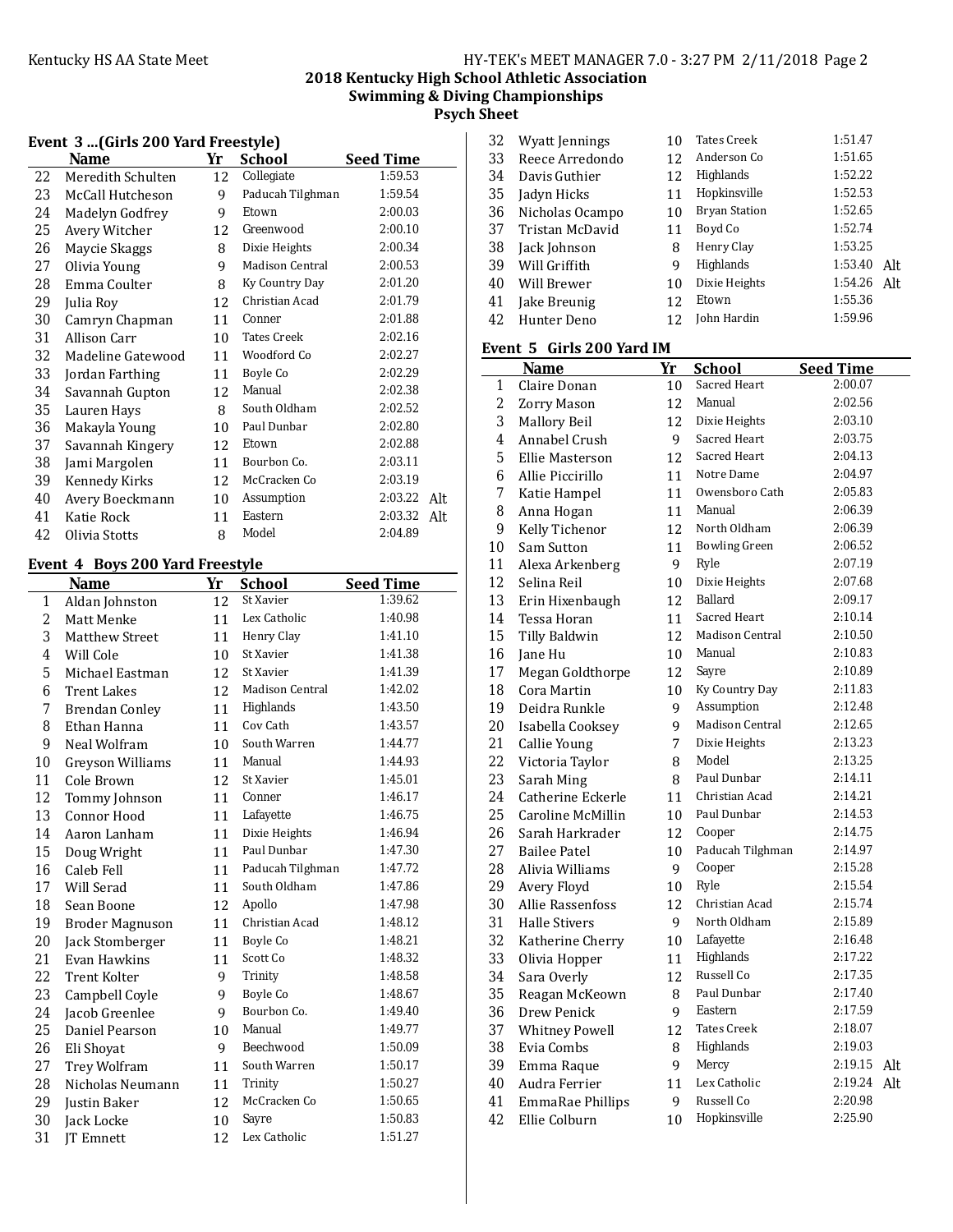# **2018 Kentucky High School Athletic Association Swimming & Diving Championships Psych Sheet**

|  |  |  | Event 6 Boys 200 Yard IM |
|--|--|--|--------------------------|
|--|--|--|--------------------------|

|    | TEIIL O<br><b>DUYS 400 TATU TM</b> |    |                  |                  |     |
|----|------------------------------------|----|------------------|------------------|-----|
|    | Name                               | Yr | <b>School</b>    | <b>Seed Time</b> |     |
| 1  | Zach Hils                          | 11 | Lex Catholic     | 1:49.15          |     |
| 2  | Connor Kang                        | 10 | St Xavier        | 1:52.50          |     |
| 3  | Daniel Sims                        | 12 | Dixie Heights    | 1:54.09          |     |
| 4  | Benjamin McKeown                   | 11 | Paul Dunbar      | 1:54.67          |     |
| 5  | Grant Largen                       | 11 | St Xavier        | 1:55.84          |     |
| 6  | Jacob Bibeau                       | 11 | Trinity          | 1:55.95          |     |
| 7  | Grayson Schroering                 | 12 | Collegiate       | 1:56.83          |     |
| 8  | Patrick Merse                      | 11 | Cov Cath         | 1:57.01          |     |
| 9  | Seth Young                         | 10 | Dixie Heights    | 1:57.08          |     |
| 10 | Alex Blom                          | 11 | Collegiate       | 1:57.42          |     |
| 11 | Max Shoyat                         | 12 | Beechwood        | 1:57.42          |     |
| 12 | Holden Smith                       | 9  | St Xavier        | 1:57.59          |     |
| 13 | Tom Irvine                         | 10 | St Xavier        | 1:57.83          |     |
| 14 | Jacob Burd                         | 11 | Christian Acad   | 1:58.38          |     |
| 15 | <b>Stone Poole</b>                 | 11 | Henry Clay       | 1:58.38          |     |
| 16 | Joey Novak                         | 12 | Cov Cath         | 1:58.72          |     |
| 17 | Hunter Hayes                       | 12 | Boyle Co         | 1:58.89          |     |
| 18 | Luke Shourds                       | 9  | Greenwood        | 2:00.31          |     |
| 19 | Sean Gilpatrick                    | 12 | Shelby Co        | 2:00.97          |     |
| 20 | Jack Banks                         | 9  | Highlands        | 2:01.05          |     |
| 21 | Lance Fuller                       | 9  | Madison Central  | 2:02.02          |     |
| 22 | Jared Caudill                      | 12 | Scott Co         | 2:03.83          |     |
| 23 | John Carter Chappell               | 9  | Comm Christian   | 2:04.70          |     |
| 24 | Logan Hughes                       | 8  | South Warren     | 2:04.72          |     |
| 25 | Riley Arredondo                    | 10 | Anderson Co      | 2:05.05          |     |
| 26 | Clayton Feller                     | 10 | Male             | 2:05.16          |     |
| 27 | Xavier Moore                       | 7  | Woodford Co      | 2:05.24          |     |
| 28 | <b>Tyler Brown</b>                 | 10 | Highlands        | 2:05.47          |     |
| 29 | Matthew Allen                      | 11 | Holy Cross (Cov) | 2:05.77          |     |
| 30 | Hunter Cioci                       | 8  | Henry Clay       | 2:05.89          |     |
| 31 | Patrick Lester                     | 9  | Cov Cath         | 2:06.11          |     |
| 32 | <b>Isaac Brown</b>                 | 10 | Model            | 2:06.13          |     |
| 33 | <b>Bradley Kathman</b>             | 11 | Cov Cath         | 2:06.30          |     |
| 34 | <b>Bryce Robinson</b>              | 10 | Hopkinsville     | 2:06.98          |     |
| 35 | Clay Lewis                         | 10 | Woodford Co      | 2:07.18          |     |
| 36 | Keegan Henderson                   | 10 | Eastern          | 2:07.40          |     |
| 37 | Haydon Brown                       | 10 | Manual           | 2:08.56          |     |
| 38 | Keaton Bundren                     | 10 | Madisonville NH  | 2:08.95          |     |
| 39 | Alexander Kraeszig                 | 12 | Lex Catholic     | 2:09.55          | Alt |
| 40 | Peyton Berter                      | 10 | Dixie Heights    | 2:09.56          | Alt |
| 41 | Parker Skidmore                    | 11 | Somerset         | 2:10.85          |     |
| 42 | JT Bryant                          | 11 | Etown            | 2:10.94          |     |
|    |                                    |    |                  |                  |     |

# Event 7 Girls 50 Yard Freestyle

|   | Name              | Yr | <b>School</b>  | <b>Seed Time</b> |
|---|-------------------|----|----------------|------------------|
|   | Gabriela Albiero  | 10 | Christian Acad | 23.19            |
|   | Maggie Gholston   | 10 | Greenwood      | 23.46            |
| 3 | Tonner DeBeer     | 12 | Sacred Heart   | 23.79            |
| 4 | Kaylee Wheeler    | 12 | Collegiate     | 23.82            |
| 5 | Emma Hixenbaugh   | 10 | <b>Ballard</b> | 23.97            |
| 6 | Kenady Beil       | 10 | Dixie Heights  | 24.11            |
|   | Allison Bauer     | 11 | Sacred Heart   | 24.21            |
| 8 | Emily Lewantowicz | 11 | Assumption     | 24.28            |
| 9 | Mary McAtee       |    | Sacred Heart   | 24.36            |

| 10                | Karson Dickinson        | 9  | Sacred Heart       | 24.48 |     |
|-------------------|-------------------------|----|--------------------|-------|-----|
| 11                | Ashton Cox              | 12 | Boyle Co           | 24.55 |     |
| $12 \overline{ }$ | <b>Caroline Meister</b> | 10 | Scott              | 24.62 |     |
| 13                | Lili Elayi              | 8  | Paul Dunbar        | 24.67 |     |
| 14                | Elif Ozyurekoglu        | 10 | Manual             | 24.80 |     |
| 15                | Kailey Lewis            | 11 | <b>Tates Creek</b> | 24.83 |     |
| 16                | Peyton Patel            | 12 | Paducah Tilghman   | 24.93 |     |
| 17                | <b>Brooke Payne</b>     | 9  | North Oldham       | 24.94 |     |
| 18                | Annie Michael           | 10 | Manual             | 24.99 |     |
| 19                | Emma Fenwick            | 12 | Daviess Co         | 25.03 |     |
| 20                | Rachel Moscona          | 10 | Highlands          | 25.03 |     |
| 21                | <b>Linsdey Seaton</b>   | 12 | Russell            | 25.22 |     |
| 22                | Kaitlyn Brandenburg     | 10 | Etown              | 25.23 |     |
| 23                | Emma Daman              | 8  | Paul Dunbar        | 25.23 |     |
| 24                | Jenna Wilkerson         | 12 | North Oldham       | 25.28 |     |
| 25                | <b>Audrey Becker</b>    | 11 | Manual             | 25.52 |     |
| 26                | Camellia Pearson        | 11 | Adair Co           | 25.57 |     |
| 27                | Rachel Greathouse       | 9  | Mercy              | 25.61 |     |
| 28                | Helen Michels           | 12 | Dixie Heights      | 25.68 |     |
| 29                | Kelsey Siebenthaler     | 10 | Paul Dunbar        | 25.68 |     |
| 30                | Austyn Crawford         | 9  | Pulaski Co         | 25.69 |     |
| 31                | <b>Bethany Weber</b>    | 8  | Ryle               | 25.74 |     |
| 32                | <b>Laurel Yates</b>     | 9  | Rockcastle Co      | 25.75 |     |
| 33                | Abbie Lee               | 9  | Glasgow            | 25.80 |     |
| 34                | Sarah Wortham           | 10 | Madisonville NH    | 25.84 |     |
| 35                | Tori Clark              | 10 | Notre Dame         | 25.87 |     |
| 36                | Ilys Anderson           | 11 | Conner             | 25.90 |     |
| 37                | Sami Monarch            | 11 | Collins            | 25.92 |     |
| 38                | <b>Taylor Colony</b>    | 11 | Paul Dunbar        | 25.95 |     |
| 39                | MacKenize Kent          | 9  | St Henry           | 25.98 |     |
| 40                | Claire Telfer           | 12 | Henry Clay         | 26.01 |     |
| 41                | Katie Kalany            | 12 | Ryle               | 26.02 | Alt |
| 42                | Amina El-Amin           | 8  | Douglass           | 26.02 | Alt |

# Event 8 Boys 50 Yard Freestyle

|    | <b>Name</b>              | Yr | School             | <b>Seed Time</b> |
|----|--------------------------|----|--------------------|------------------|
| 1  | <b>Scott Scanlon</b>     | 11 | Lex Catholic       | 20.87            |
| 2  | William Tarvestad        | 11 | North Oldham       | 20.99            |
| 3  | J.J. Holmes              | 11 | Ashland Blazer     | 21.26            |
| 4  | Hunter Tapp              | 11 | Trinity            | 21.28            |
| 5  | Garrison Herfel          | 12 | <b>Highlands</b>   | 21.63            |
| 6  | Jake O'Neill             | 12 | Scott Co           | 21.65            |
| 7  | Jeffrey Schriefer-Flores | 12 | Lex Catholic       | 21.97            |
| 8  | <b>Andrew Streater</b>   | 11 | St Xavier          | 21.98            |
| 9  | Logan Jackson            | 12 | Model              | 22.08            |
| 10 | Uzezi Oddo               | 12 | <b>Tates Creek</b> | 22.13            |
| 11 | <b>Bryce Rice</b>        | 12 | Johnson Central    | 22.22            |
| 12 | Zach Wallen              | 11 | Scott Co           | 22.24            |
| 13 | Xavier Evans             | 12 | Owensboro Cath     | 22.27            |
| 14 | Calyx Holmes             | 9  | Ashland Blazer     | 22.39            |
| 15 | Cooper Tyler             | 9  | St Xavier          | 22.51            |
| 16 | Mac Russell              | 9  | Highlands          | 22.51            |
| 17 | Woods Smith              | 10 | Lincoln Co         | 22.52            |
| 18 | Dylan Ruddy              | 12 | Henry Clay         | 22.62            |
| 19 | Ryan Kitchen             | 12 | St Xavier          | 22.63            |
| 20 | Archer Adams             | 12 | Holy Cross (Cov)   | 22.68            |
| 21 | Josh McOmber             | 12 | South Oldham       | 22.69            |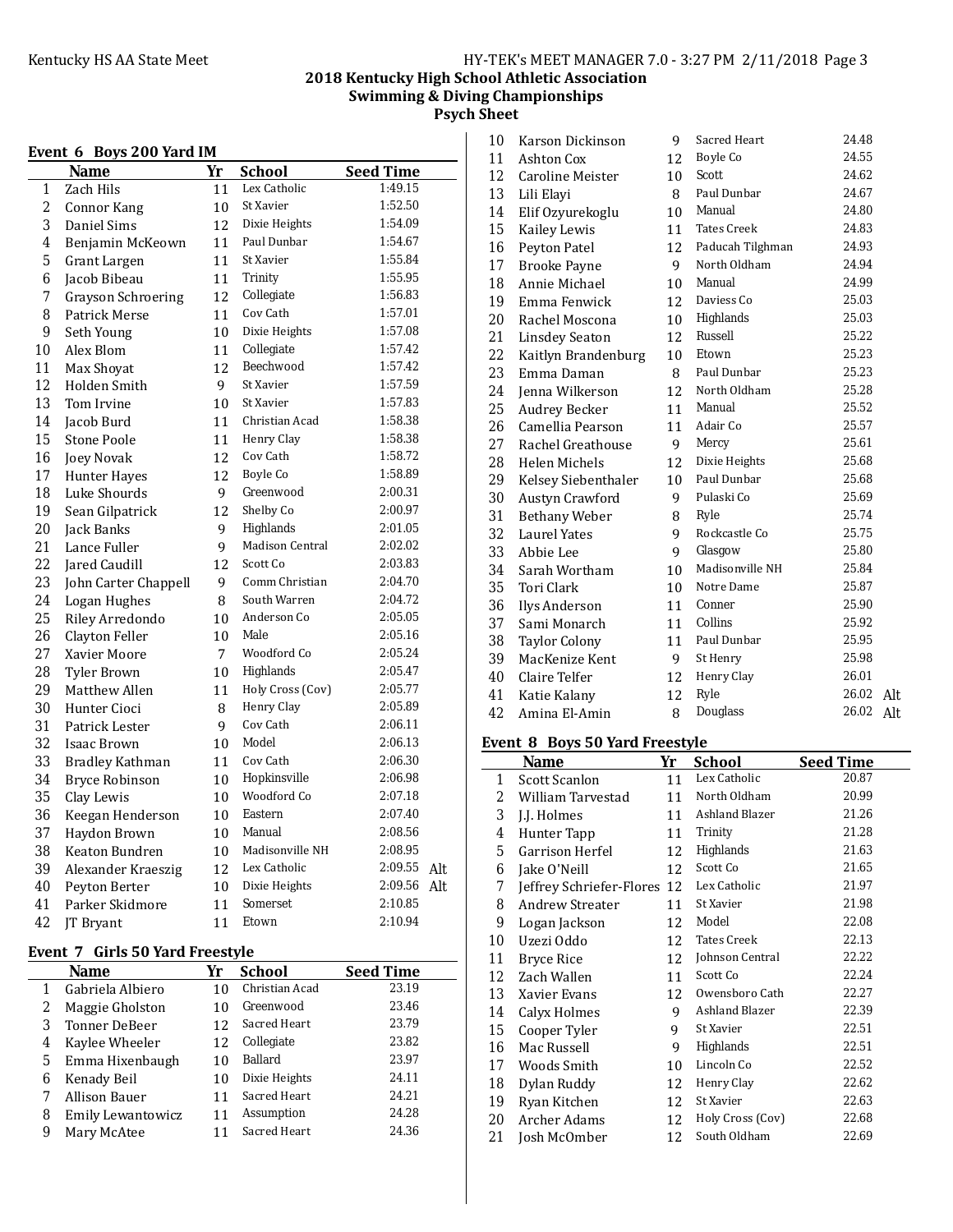# 2018 Kentucky High School Athletic Association

Swimming & Diving Championships

Psych Sheet

|  |  | Event 8  (Boys 50 Yard Freestyle) |
|--|--|-----------------------------------|
|  |  |                                   |

|    | Name               | Yr | <b>School</b>    | <b>Seed Time</b> |
|----|--------------------|----|------------------|------------------|
| 22 | Alan Ocheretner    | 12 | Manual           | 22.74            |
| 23 | William Toth       | 11 | Paul Dunbar      | 22.75            |
| 24 | Ethan Highley      | 10 | St Xavier        | 22.77            |
| 25 | Rob Winterman      | 12 | Boone Co         | 22.77            |
| 26 | Logan Flesher      | 11 | Greenwood        | 22.79            |
| 27 | Aidan Sturgill     | 11 | Paul Dunbar      | 22.80            |
| 28 | Chas Sand          | 12 | Highlands        | 22.87            |
| 29 | Logan Thomas       | 10 | Trinity          | 22.93            |
| 30 | Isaiah Harris      | 12 | North Hardin     | 22.94            |
| 31 | Ian Pitt           | 12 | McCracken Co     | 22.97            |
| 32 | <b>Braden Chow</b> | 11 | Simon Kenton     | 23.08            |
| 33 | Carver Bundren     | 11 | Madisonville NH  | 23.10            |
| 34 | Grant Luckett      | 11 | Owensboro        | 23.14            |
| 35 | Jude Neal          | 10 | Owensboro Cath   | 23.17            |
| 36 | Michael Lozovoy    | 11 | Lafayette        | 23.19            |
| 37 | Cory Bentley       | 11 | South Laurel     | 23.26            |
| 38 | Alex Mills         | 11 | Sayre            | 23.30            |
| 39 | Robby Neal         | 10 | Paul Dunbar      | 23.33            |
| 40 | Calvin Scheper     | 12 | Cov Cath         | 23.36<br>Alt     |
| 41 | Jacob Slusher      | 11 | Holy Cross (Cov) | 23.36<br>Alt     |
| 42 | <b>Trey Newell</b> | 12 | Southwestern     | 23.52            |

# Event 9 Girls 1 mtr Diving

 $\overline{a}$ 

|                | <b>Name</b>              | Yr | <b>School</b>          |        |
|----------------|--------------------------|----|------------------------|--------|
| 1              | Marian Tiemier           | 11 | Campbell Co            | 513.05 |
| $\overline{c}$ | Lindsey Fox              | 12 | Scott                  | 506.10 |
| 3              | Alexis Epperson          | 9  | Scott                  | 490.15 |
| $\overline{4}$ | Van McKinley             | 10 | Henry Clay             | 467.95 |
| 5              | Mary Ross                | 11 | Sacred Heart           | 463.95 |
| 6              | Sophie Middendorf        | 12 | Notre Dame             | 460.00 |
| 7              | Mackie Redford           | 10 | Lex Catholic           | 454.15 |
| 8              | <b>Molly Glass</b>       | 10 | Sacred Heart           | 451.25 |
| 9              | <b>Flanary Patterson</b> | 10 | Madison South          | 433.20 |
| 10             | Cecilia Cobb             | 9  | <b>Madison Central</b> | 396.70 |
| 11             | Emma Lehmkuhl            | 10 | Holy Cross (Cov)       | 392.80 |
| 12             | Mackenzie Deweese        | 12 | <b>Bowling Green</b>   | 391.75 |
| 13             | Jennings Redford         | 11 | Lex Catholic           | 387.90 |
| 14             | Abby Miller              | 11 | Beechwood              | 386.35 |
| 15             | Chelsea Call             | 12 | Woodford Co            | 369.10 |
| 16             | Lauren Groeschen         | 9  | Highlands              | 360.35 |
| 17             | Genna Pettit             | 11 | St Henry               | 356.10 |
| 18             | <b>Mallory Sparks</b>    | 8  | Henry Clay             | 355.95 |
| 19             | Lainey Patterson         | 8  | <b>Madison South</b>   | 355.90 |
| 20             | Suzie Martin             | 12 | Holy Cross (Cov)       | 331.60 |
| 21             | Katie Crowley            | 9  | Manual                 | 331.35 |
| 22             | Reese Ragland            | 8  | Collegiate             | 328.25 |
| 23             | Kenna Abner              | 9  | Highlands              | 324.25 |
| 24             | Josie Scanlaen           | 9  | Ballard                | 324.05 |
| 25             | Sarah Burns              | 12 | Boyle Co               | 317.00 |
| 26             | Georgia Laird            | 11 | Notre Dame             | 312.80 |
| 27             | Mason Duncan             | 8  | Henry Clay             | 311.85 |
| 28             | Caitlin Cottingham       | 7  | Woodford Co            | 311.80 |
| 29             | Sophie Burzynski         | 11 | Sacred Heart           | 309.65 |
| 30             | <b>Lily Scott</b>        | 11 | Daviess Co             | 309.60 |
| 31             | Lilly Malloy             | 8  | <b>Bowling Green</b>   | 306.10 |
|                |                          |    |                        |        |

| 32 | Samantha Porter      | 9  | Simon Kenton         | 298.65        |
|----|----------------------|----|----------------------|---------------|
| 33 | Abby Warren          | 8  | Owensboro            | 298.00        |
| 34 | <b>Taylor Trapp</b>  | 11 | Lafayette            | 296.40        |
| 35 | Alexis Radhakrishnan | 9  | Paul Dunbar          | 291.25        |
| 36 | Rachel Ray           | 11 | Highlands            | 285.00        |
| 37 | Reagan Parker        | 9  | Campbell Co          | 275.40        |
| 38 | Emily Clark          | 12 | Daviess Co           | 273.35        |
| 39 | Madi Jo Stockton     | 7  | <b>Bowling Green</b> | 271.25        |
| 40 | Rachel Harwood       | 9  | <b>Bowling Green</b> | 269.45        |
| 41 | Gracie O'Brien       | 9  | Lex Catholic         | 268.60<br>Alt |
| 42 | Claire Horn          | 10 | Lex Christian        | 265.15<br>Alt |

# Event 10 Boys 1 mtr Diving

|                | <b>Name</b>            | Yr | <b>School</b>          |               |
|----------------|------------------------|----|------------------------|---------------|
| $\mathbf{1}$   | Aidan Stigall          | 9  | St Henry               | 504.35        |
| $\overline{c}$ | Finn Murphy            | 10 | Highlands              | 496.05        |
| 3              | Logan Smith            | 11 | Cov Cath               | 466.65        |
| 4              | Jacob Lyons            | 12 | Ballard                | 463.20        |
| 5              | Jared Stivers          | 11 | Boyle Co               | 443.60        |
| 6              | Jonah Dunn             | 9  | Lafayette              | 435.95        |
| 7              | <b>Gavin Peters</b>    | 9  | St Xavier              | 433.55        |
| 8              | Conner Twyman          | 10 | <b>Bowling Green</b>   | 431.50        |
| 9              | Kyle Bragg             | 12 | <b>Bowling Green</b>   | 419.20        |
| 10             | <b>Matthew Creek</b>   | 9  | St Xavier              | 399.45        |
| 11             | Max Lawson             | 9  | Russell Co             | 394.95        |
| 12             | Seth Greer             | 9  | <b>Madison Central</b> | 388.70        |
| 13             | Ryan Schneider         | 9  | Cov Cath               | 387.35        |
| 14             | Jaxxyn Wood            | 10 | Danville               | 378.45        |
| 15             | Wade Young             | 10 | Woodford Co            | 376.65        |
| 16             | Reid Noonan            | 9  | Lex Catholic           | 375.50        |
| 17             | John Masters           | 11 | Boyle Co               | 370.70        |
| 18             | Max McCauley           | 9  | Cov Cath               | 356.75        |
| 19             | <b>William Slover</b>  | 10 | Woodford Co            | 344.15        |
| 20             | Reece Guthier          | 8  | Highlands              | 344.10        |
| 21             | Garrett Craycraft      | 10 | Montgomery Co          | 342.95        |
| 22             | Jude Dierker           | 10 | Cov Cath               | 337.85        |
| 23             | Caleb Evans            | 7  | Woodford Co            | 334.75        |
| 24             | Sean Courtney          | 12 | Boone Co               | 333.40        |
| 25             | Robert Leesman         | 11 | Owensboro Cath         | 332.75        |
| 26             | Smith Dicken           | 11 | Lex Catholic           | 329.50        |
| 27             | Jack Shea              | 9  | Woodford Co            | 309.40        |
| 28             | Carter Casaburo        | 10 | St Xavier              | 306.70        |
| 29             | Spencer Wood           | 9  | Scott Co               | 301.40        |
| 30             | Tevin Leigh            | 12 | Boyle Co               | 298.80        |
| 31             | <b>Bryce Lowe</b>      | 12 | Trinity                | 293.70        |
| 32             | Noah Baugher           | 12 | Trinity                | 293.40        |
| 33             | Alex Warning           | 7  | Scott                  | 290.20        |
| 34             | <b>Meier Patrick</b>   | 8  | Montgomery Co          | 288.15        |
| 35             | Alex Graman            | 7  | Beechwood              | 286.25        |
| 36             | Keegyn Wilcher         | 8  | Danville               | 281.40        |
| 37             | <b>Michael Meadows</b> | 9  | Highlands              | 277.70        |
| 38             | Nikolai Zivkovic       | 10 | Henry Clay             | 277.00        |
| 39             | Evan Mueller           | 9  | St Xavier              | 274.30        |
| 40             | Carson Horn            | 8  | Lex Christian          | 271.10<br>Alt |
| 41             | <b>Mitchel Drees</b>   | 7  | St Henry               | 264.95<br>Alt |
| 42             | Zach Farris            | 8  | Madisonville NH        | 261.10        |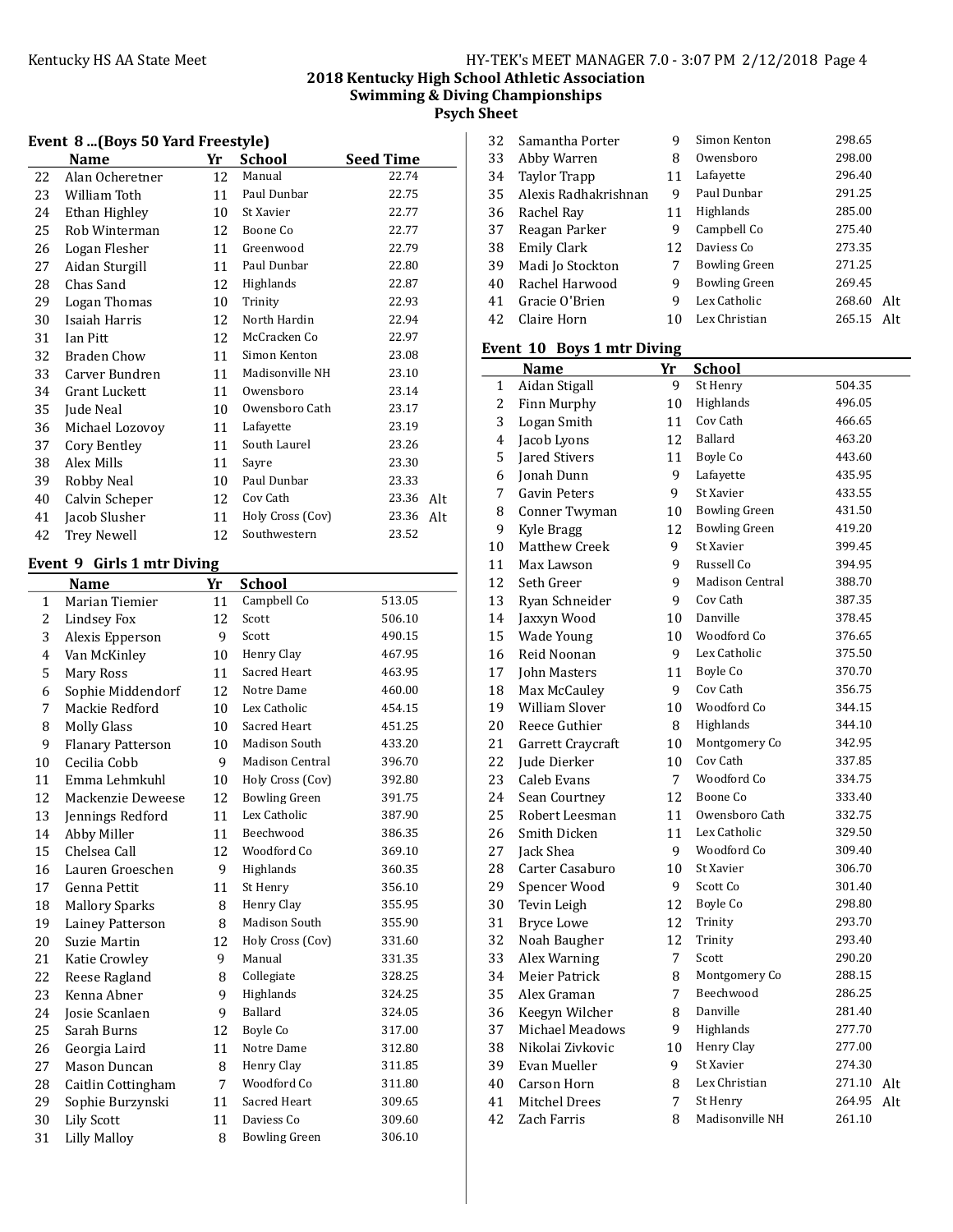# **2018 Kentucky High School Athletic Association Swimming & Diving Championships Psych Sheet**

|    | Event 11 Girls 100 Yard Butterfly |    |                        |                  |     |
|----|-----------------------------------|----|------------------------|------------------|-----|
|    | Name                              | Yr | <b>School</b>          | <b>Seed Time</b> |     |
| 1  | Gabriela Albiero                  | 10 | Christian Acad         | 53.11            |     |
| 2  | Mallory Beil                      | 12 | Dixie Heights          | 54.43            |     |
| 3  | Allie Piccirillo                  | 11 | Notre Dame             | 55.03            |     |
| 4  | <b>Tonner DeBeer</b>              | 12 | Sacred Heart           | 55.07            |     |
| 5  | <b>Zorry Mason</b>                | 12 | Manual                 | 55.28            |     |
| 6  | Krista Wheeler                    | 9  | Collegiate             | 55.74            |     |
| 7  | Natalie Haves                     | 12 | Boyle Co               | 56.66            |     |
| 8  | Emily Lenihan                     | 10 | Sacred Heart           | 56.78            |     |
| 9  | Kelly Tichenor                    | 12 | North Oldham           | 56.88            |     |
| 10 | Cora Martin                       | 10 | Ky Country Day         | 57.43            |     |
| 11 | Abbi Richards                     | 12 | Beechwood              | 57.56            |     |
| 12 | Lilly Oglesby                     | 12 | North Oldham           | 57.73            |     |
| 13 | Emma Jury                         | 10 | Sacred Heart           | 57.96            |     |
| 14 | Mackenzie Tucker                  | 8  | Dixie Heights          | 58.12            |     |
| 15 | <b>Lilly Morris</b>               | 10 | <b>Bowling Green</b>   | 58.17            |     |
| 16 | Alli Erena                        | 11 | Sacred Heart           | 58.43            |     |
| 17 | Callie Young                      | 7  | Dixie Heights          | 58.53            |     |
| 18 | Riette Bloomfield                 | 10 | Scott Co               | 58.55            |     |
| 19 | Avery Witcher                     | 12 | Greenwood              | 58.58            |     |
| 20 | Izzy Jackson                      | 11 | Scott Co               | 58.63            |     |
| 21 | Allie Weidinger                   | 10 | Notre Dame             | 58.98            |     |
| 22 | <b>Callie West</b>                | 9  | Lex Catholic           | 59.02            |     |
| 23 | Camellia Pearson                  | 11 | Adair Co               | 59.73            |     |
| 24 | Kasey Hill                        | 9  | St Henry               | 59.94            |     |
| 25 | <b>Taylor Albrecht</b>            | 10 | Paul Dunbar            | 1:00.04          |     |
| 26 | <b>Audrey Becker</b>              | 11 | Manual                 | 1:00.14          |     |
| 27 | Reagan McKeown                    | 8  | Paul Dunbar            | 1:00.24          |     |
| 28 | Sara Overly                       | 12 | Russell Co             | 1:00.36          |     |
| 29 | Kate Pierce                       | 10 | Central Hardin         | 1:00.44          |     |
| 30 | Addyson Stansel                   | 11 | Notre Dame             | 1:00.70          |     |
| 31 | Emma Pagni                        | 11 | Manual                 | 1:00.72          |     |
| 32 | Allison Zinobile                  | 10 | Greenwood              | 1:01.05          |     |
| 33 | Maiya Gaston                      | 12 | Ballard                | 1:01.07          |     |
| 34 | Riley Jordan                      | 9  | Notre Dame             | 1:01.08          |     |
| 35 | Emily Robinson                    | 10 | Ryle                   | 1:01.13          |     |
| 36 | Katie Gatewood                    | 9  | Woodford Co            | 1:01.15          |     |
| 37 | Kennedy Kirks                     | 12 | McCracken Co           | 1:01.45          |     |
| 38 | Sarah Redden                      | 9  | Highlands              | 1:01.76          | Alt |
| 39 | Ella Falco                        | 9  | Hopkinsville           | 1:01.86          |     |
| 40 | Connor Foster                     | 12 | Spencer Co             | 1:01.98          | Alt |
| 41 | <b>Trinity Boggs</b>              | 12 | <b>East Carter</b>     | 1:02.45          |     |
| 42 | Leah Zimmerman                    | 9  | <b>Madison Central</b> | 1:03.27          |     |

#### **Event 12 Boys 100 Yard Butterfly**

|               | <b>Name</b>            | Yr | School               | <b>Seed Time</b> |
|---------------|------------------------|----|----------------------|------------------|
|               | Zach Hils              |    | Lex Catholic         | 49.69            |
| $\mathcal{P}$ | Michael Eastman        | 12 | St Xavier            | 50.11            |
| 3             | <b>Tanner Cummings</b> | 12 | Greenwood            | 50.14            |
| 4             | Neal Morsi             | 11 | <b>Bowling Green</b> | 50.53            |
| 5             | Connor Kang            | 10 | St Xavier            | 50.56            |
| 6             | Matthew Sims           | 12 | Dixie Heights        | 50.77            |
|               | Alex Brehm             | 9  | Collegiate           | 51.64            |
| 8             | Seth Young             | 10 | Dixie Heights        | 52.00            |
| 9             | Brandt Wilhelmi        |    | St Xavier            | 52.03            |

| 10 | Joey Novak              | 12 | Cov Cath       | 52.04 |     |
|----|-------------------------|----|----------------|-------|-----|
| 11 | Tommy Johnson           | 11 | Conner         | 52.80 |     |
| 12 | <b>Brandon Turner</b>   | 12 | Madison South  | 52.86 |     |
| 13 | Kaleb Brannock          | 10 | Scott Co       | 53.00 |     |
| 14 | <b>Carson Work</b>      | 12 | Manual         | 53.01 |     |
| 15 | Holden Smith            | 9  | St Xavier      | 53.04 |     |
| 16 | John Hoskins            | 12 | Oldham Co      | 53.23 |     |
| 17 | Smith Dicken            | 11 | Lex Catholic   | 53.52 |     |
| 18 | <b>Stone Poole</b>      | 11 | Henry Clay     | 53.59 |     |
| 19 | Trey Wolfram            | 11 | South Warren   | 53.60 |     |
| 20 | Joseph Hayden           | 11 | Owensboro Cath | 53.87 |     |
| 21 | Cole Janzow             | 9  | Woodford Co    | 53.95 |     |
| 22 | Logan Thomas            | 10 | Trinity        | 54.19 |     |
| 23 | <b>Isaac Brown</b>      | 10 | Model          | 54.23 |     |
| 24 | Cameron Coffey          | 10 | Montgomery Co  | 54.34 |     |
| 25 | Jacob Dray              | 11 | Trinity        | 54.56 |     |
| 26 | Preston White           | 12 | Hopkinsville   | 54.62 |     |
| 27 | <b>Braden Chow</b>      | 11 | Simon Kenton   | 54.70 |     |
| 28 | Emerson Vera            | 12 | Henry Clay     | 54.82 |     |
| 29 | Sean Gilpatrick         | 12 | Shelby Co      | 55.39 |     |
| 30 | Perry Allen             | 12 | West Jessamine | 55.40 |     |
| 31 | Shaine Olmstead         | 12 | Simon Kenton   | 55.44 |     |
| 32 | Gabe Skelton            | 9  | Boyle Co       | 55.45 |     |
| 33 | Colten Stephany         | 11 | Campbell Co    | 55.50 |     |
| 34 | Robby Neal              | 10 | Paul Dunbar    | 55.50 |     |
| 35 | <b>Tristen Richards</b> | 10 | Beechwood      | 55.84 |     |
| 36 | Aidan Sturgill          | 11 | Paul Dunbar    | 56.31 |     |
| 37 | <b>Koby Batts</b>       | 11 | Hopkinsville   | 56.47 |     |
| 38 | <b>Tristan Barnes</b>   | 12 | Lex Catholic   | 56.64 |     |
| 39 | Drew Haas               | 11 | Lex Christian  | 56.88 | Alt |
| 40 | <b>Ben Slack</b>        | 10 | Russellville   | 56.93 | Alt |
| 41 | Nick Garnett            | 11 | Meade Co       | 57.06 |     |
| 42 | <b>Trevor Bloyd</b>     | 12 | Russell Co     | 57.62 |     |

### Event 13 Girls 100 Yard Freestyle

|    | Name                     | Yr | School             | <b>Seed Time</b> |
|----|--------------------------|----|--------------------|------------------|
| 1  | Sophie Skinner           | 12 | Notre Dame         | 50.92            |
| 2  | Maggie Gholston          | 10 | Greenwood          | 51.69            |
| 3  | Caroline Sand            | 10 | Highlands          | 51.84            |
| 4  | Emma Hixenbaugh          | 10 | Ballard            | 52.31            |
| 5  | Allison Bauer            | 11 | Sacred Heart       | 52.41            |
| 6  | <b>Emily Lewantowicz</b> | 11 | Assumption         | 52.58            |
| 7  | Mary McAtee              | 11 | Sacred Heart       | 52.78            |
| 8  | Barry Maloney            | 10 | Sacred Heart       | 53.02            |
| 9  | Karson Dickinson         | 9  | Sacred Heart       | 53.87            |
| 10 | Caroline Meister         | 10 | Scott              | 53.98            |
| 11 | Lili Elavi               | 8  | Paul Dunbar        | 54.05            |
| 12 | Kailey Lewis             | 11 | <b>Tates Creek</b> | 54.30            |
| 13 | Madi Brester             | 12 | Lafayette          | 54.50            |
| 14 | Gentry Cheek             | 9  | Christian Acad     | 54.52            |
| 15 | Brooke Payne             | 9  | North Oldham       | 54.87            |
| 16 | Kaitlyn Brandenburg      | 10 | Etown              | 54.89            |
| 17 | Peyton Patel             | 12 | Paducah Tilghman   | 55.06            |
| 18 | Anna Holt                | 11 | Notre Dame         | 55.09            |
| 19 | Linsdey Seaton           | 12 | Russell            | 55.14            |
| 20 | Austyn Crawford          | 9  | Pulaski Co         | 55.26            |
| 21 | Ashton Cox               | 12 | Boyle Co           | 55.33            |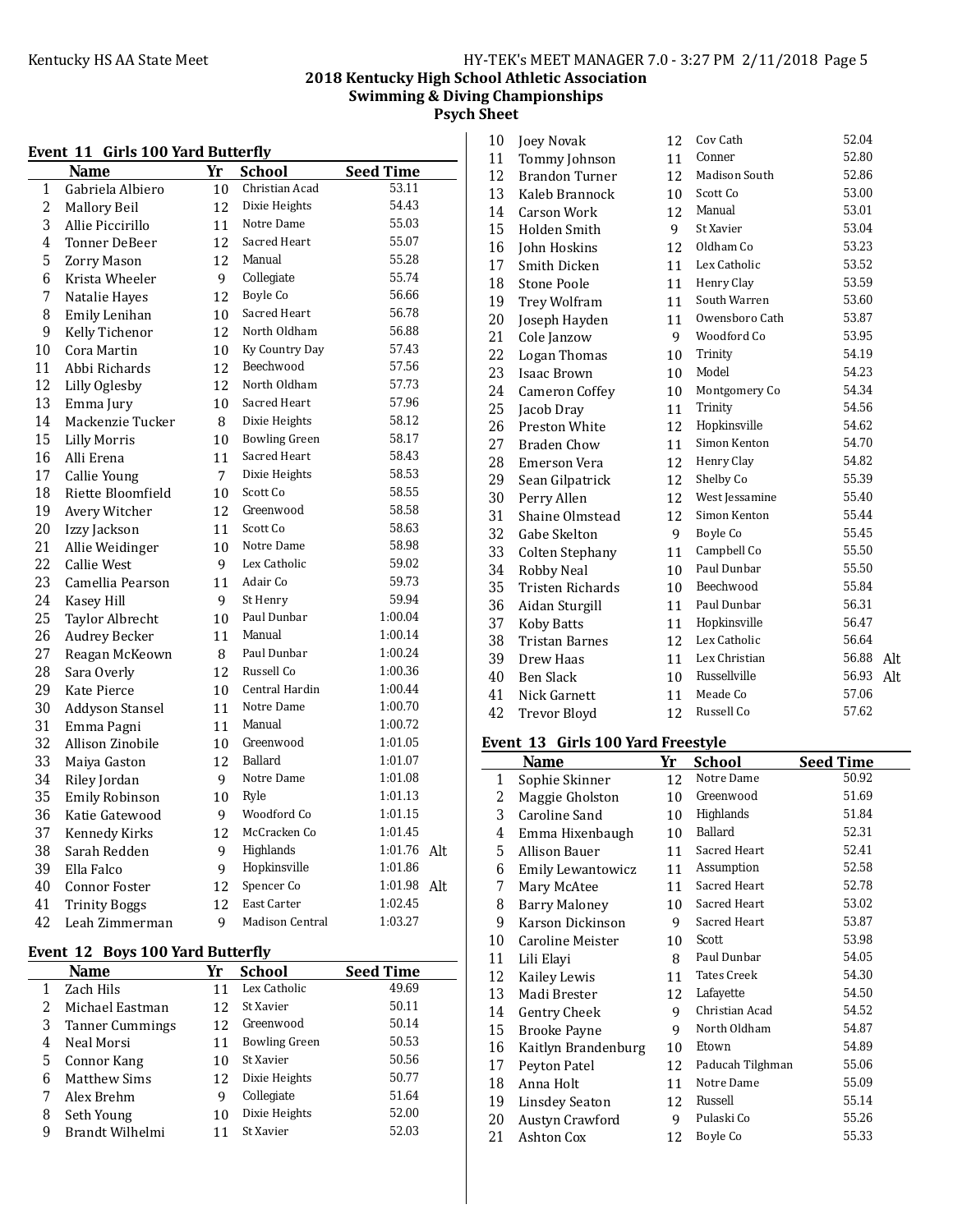**2018 Kentucky High School Athletic Association Swimming & Diving Championships**

**Psych Sheet**

| Event 13  (Girls 100 Yard Freestyle) |                      |    |               |                  |  |
|--------------------------------------|----------------------|----|---------------|------------------|--|
|                                      | Name                 | Yr | <b>School</b> | <b>Seed Time</b> |  |
| 22                                   | Ilys Anderson        | 11 | Conner        | 55.38            |  |
| 23                                   | Laurel Yates         | 9  | Rockcastle Co | 55.42            |  |
| 24                                   | Annie Michael        | 10 | Manual        | 55.51            |  |
| 25                                   | Katherine Cherry     | 10 | Lafayette     | 55.68            |  |
| 26                                   | Celeste McMurtry     | 11 | Notre Dame    | 55.75            |  |
| 27                                   | Paige Neal           | 8  | Owensboro     | 55.79            |  |
| 28                                   | <b>Audrey West</b>   | 10 | Ryle          | 55.80            |  |
| 29                                   | Rachel Moscona       | 10 | Highlands     | 55.88            |  |
| 30                                   | Emma Daman           | 8  | Paul Dunbar   | 55.92            |  |
| 31                                   | Emily Kuprion        | 10 | Eastern       | 56.03            |  |
| 32                                   | Natalie Haves        | 12 | Boyle Co      | 56.14            |  |
| 33                                   | Meredith Schulten    | 12 | Collegiate    | 56.49            |  |
| 34                                   | Elisabeth Nesmith    | 12 | Danville      | 56.59            |  |
| 35                                   | Bethany Weber        | 8  | Ryle          | 56.59            |  |
| 36                                   | <b>Helen Michels</b> | 12 | Dixie Heights | 56.64            |  |
| 37                                   | Savannah Gupton      | 12 | Manual        | 56.65            |  |
| 38                                   | Abbie Lee            | 9  | Glasgow       | 56.73            |  |
| 39                                   | Jeweles Meador       | 9  | Male          | 56.92            |  |
| 40                                   | Paige Hedger         | 9  | Campbell Co   | 56.99<br>Alt     |  |
| 41                                   | Riley Cerqueira      | 9  | Boyle Co      | 57.03<br>Alt     |  |
| 42                                   | Madyson Merrick      | 11 | Hopkinsville  | 58.10            |  |

# Event 14 Boys 100 Yard Freestyle

|    | 17 CIIL 1 I<br>boys too maarreestyn<br>Name | Yr | <b>School</b>    | <b>Seed Time</b> |
|----|---------------------------------------------|----|------------------|------------------|
| 1  | Hunter Tapp                                 | 11 | Trinity          | 46.00            |
| 2  | William Tarvestad                           | 11 | North Oldham     | 46.32            |
| 3  | Scott Scanlon                               | 11 | Lex Catholic     | 46.72            |
| 4  | <b>Andrew Streater</b>                      | 11 | St Xavier        | 46.82            |
| 5  | J.J. Holmes                                 | 11 | Ashland Blazer   | 47.27            |
| 6  | Jake O'Neill                                | 12 | Scott Co         | 47.43            |
| 7  | Jeffrey Schriefer-Flores                    | 12 | Lex Catholic     | 48.31            |
| 8  | Cooper Tyler                                | 9  | St Xavier        | 48.40            |
| 9  | Dominic Tomchek                             | 12 | St Xavier        | 48.50            |
| 10 | <b>Thomas Strother</b>                      | 11 | Lex Catholic     | 48.53            |
| 11 | Garrison Herfel                             | 12 | Highlands        | 48.54            |
| 12 | Mac Russell                                 | 9  | Highlands        | 48.82            |
| 13 | Logan Jackson                               | 12 | Model            | 48.88            |
| 14 | Luke Bunnell                                | 11 | Trinity          | 49.17            |
| 15 | Jacob Bibeau                                | 11 | Trinity          | 49.22            |
| 16 | Alan Ocheretner                             | 12 | Manual           | 49.30            |
| 17 | Campbell Coyle                              | 9  | Boyle Co         | 49.47            |
| 18 | Ian Pitt                                    | 12 | McCracken Co     | 49.49            |
| 19 | Christopher Stefanski                       | 11 | Geo Rogers Clark | 49.61            |
| 20 | Woods Smith                                 | 10 | Lincoln Co       | 49.63            |
| 21 | Josh McOmber                                | 12 | South Oldham     | 49.67            |
| 22 | Zach Wallen                                 | 11 | Scott Co         | 49.77            |
| 23 | Luke Gardner                                | 12 | Woodford Co      | 49.80            |
| 24 | Ethan Highley                               | 10 | St Xavier        | 49.91            |
| 25 | Will Griffith                               | 9  | Highlands        | 49.96            |
| 26 | Jake Ryan                                   | 11 | Highlands        | 49.98            |
| 27 | <b>Broder Magnuson</b>                      | 11 | Christian Acad   | 50.02            |
| 28 | Logan Flesher                               | 11 | Greenwood        | 50.12            |
| 29 | Rob Winterman                               | 12 | Boone Co         | 50.20            |
| 30 | Patrick Schneider                           | 11 | Lex Catholic     | 50.29            |
| 31 | Preston White                               | 12 | Hopkinsville     | 50.48            |

| 32 | Kai Oddo             | 10 | Paul Dunbar          | 50.54        |
|----|----------------------|----|----------------------|--------------|
| 33 | <b>Grant Luckett</b> | 11 | Owensboro            | 50.61        |
| 34 | Nicholas Ocampo      | 10 | <b>Bryan Station</b> | 50.89        |
| 35 | Drew Wolfram         | 8  | South Warren         | 50.96        |
| 36 | Maunil Mullick       | 10 | <b>Bowling Green</b> | 51.02        |
| 37 | Michael Lozovoy      | 11 | Lafayette            | 51.13        |
| 38 | Blake Brockman       | 11 | Madison Central      | 51.21        |
| 39 | Archer Adams         | 12 | Holy Cross (Cov)     | 51.45<br>Alt |
| 40 | Calvin Scheper       | 12 | Cov Cath             | 51.54<br>Alt |
| 41 | Garren Pearson       | 10 | Adair Co             | 52.25        |
| 42 | Isaiah Harris        | 12 | North Hardin         | 52.53        |

#### Event 15 Girls 500 Yard Freestyle

|                | <b>Name</b>             | <u>Yr</u> | <b>School</b>          | <b>Seed Time</b> |
|----------------|-------------------------|-----------|------------------------|------------------|
| 1              | Rachel Klinker          | 11        | <b>Tates Creek</b>     | 4:52.48          |
| $\overline{2}$ | Kenady Beil             | 10        | Dixie Heights          | 4:57.95          |
| 3              | Sophia Miller           | 11        | Sacred Heart           | 5:01.52          |
| 4              | Liza Muller             | 11        | Notre Dame             | 5:01.82          |
| 5              | Morgan Miller           | 12        | North Oldham           | 5:02.37          |
| 6              | Kristin Adams           | 12        | Manual                 | 5:05.81          |
| $\overline{7}$ | Meredith Bauer          | 9         | Sacred Heart           | 5:06.88          |
| 8              | Grace Huber             | 11        | Sacred Heart           | 5:07.77          |
| 9              | Tilly Baldwin           | 12        | <b>Madison Central</b> | 5:08.10          |
| 10             | Abbie Loesch            | 12        | Campbell Co            | 5:09.93          |
| 11             | Samantha Coffey         | 8         | Montgomery Co          | 5:10.04          |
| 12             | Deidra Runkle           | 9         | Assumption             | 5:12.22          |
| 13             | Megan Goldthorpe        | 12        | Sayre                  | 5:14.80          |
| 14             | McCall Hutcheson        | 9         | Paducah Tilghman       | 5:15.51          |
| 15             | Kristin Cirulli         | 11        | Villa Madonna          | 5:15.95          |
| 16             | Helen Holloway          | 9         | Mercy                  | 5:15.99          |
| 17             | Allie Weidinger         | 10        | Notre Dame             | 5:16.01          |
| 18             | Isabel Wolter           | 10        | Sacred Heart           | 5:16.16          |
| 19             | Kasey Hill              | 9         | St Henry               | 5:18.30          |
| 20             | Maycie Skaggs           | 8         | Dixie Heights          | 5:18.79          |
| 21             | Emma Lykins             | 7         | Lafayette              | 5:18.96          |
| 22             | Emma Coulter            | 8         | Ky Country Day         | 5:19.15          |
| 23             | Drew Penick             | 9         | Eastern                | 5:19.24          |
| 24             | <b>Emily Robinson</b>   | 10        | Ryle                   | 5:19.66          |
| 25             | Sophie Ritzenthaler     | 11        | Assumption             | 5:20.06          |
| 26             | Anna Palen              | 8         | Ryle                   | 5:20.28          |
| 27             | <b>Anneliese Thomas</b> | 9         | Manual                 | 5:20.56          |
| 28             | Olivia Young            | 9         | <b>Madison Central</b> | 5:22.49          |
| 29             | Julia Roy               | 12        | Christian Acad         | 5:22.87          |
| 30             | Lauren Hays             | 8         | South Oldham           | 5:23.41          |
| 31             | Savannah Kingery        | 12        | Etown                  | 5:24.26          |
| 32             | Sarah Redden            | 9         | Highlands              | 5:24.93          |
| 33             | Emma Pagni              | 11        | Manual                 | 5:25.22          |
| 34             | Makayla Young           | $10\,$    | Paul Dunbar            | 5:25.66          |
| 35             | Rachel Greathouse       | 9         | Mercy                  | 5:27.04          |
| 36             | Sarah Coffey            | 8         | Montgomery Co          | 5:27.81          |
| 37             | Allison Zinobile        | 10        | Greenwood              | 5:29.00          |
| 38             | Natalie Gardner         | 9         | Lex Catholic           | 5:29.51<br>Alt   |
| 39             | <b>Ellerie Seifert</b>  | 9         | Male                   | 5:30.75<br>Alt   |
| 40             | Madison Bush            | 9         | South Warren           | 5:33.84          |
| 41             | Emma James              | 11        | McCracken Co           | 5:36.21          |
| 42             | EmmaRae Phillips        | 9         | Russell Co             | 5:36.26          |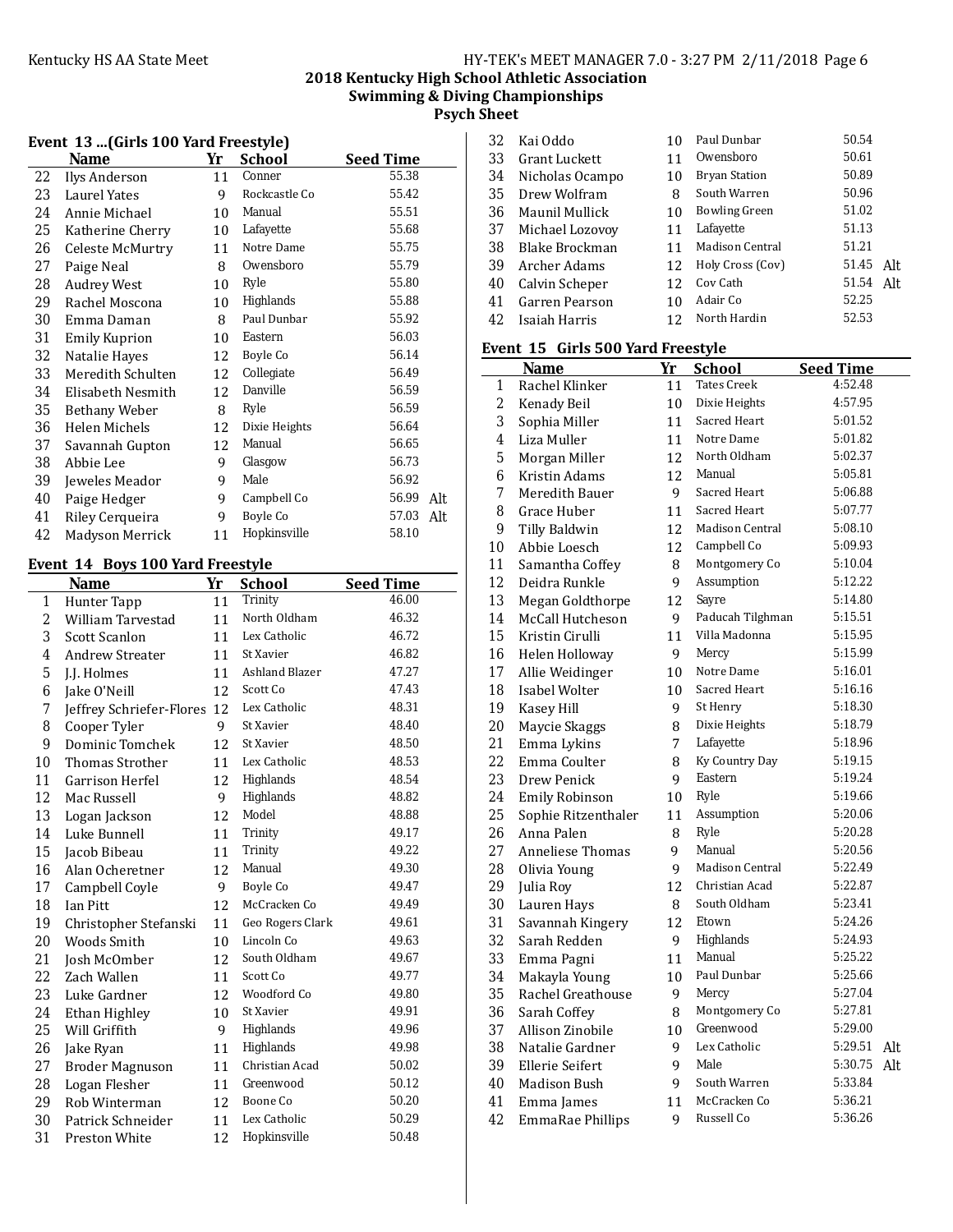# **2018 Kentucky High School Athletic Association Swimming & Diving Championships Psych Sheet**

|    | Event 16 Boys 500 Yard Freestyle |    |                      |                  |     |
|----|----------------------------------|----|----------------------|------------------|-----|
|    | <b>Name</b>                      | Yr | <b>School</b>        | <b>Seed Time</b> |     |
| 1  | Aldan Johnston                   | 12 | St Xavier            | 4:34.55          |     |
| 2  | Matthew Street                   | 11 | Henry Clay           | 4:35.70          |     |
| 3  | Michael Jones                    | 11 | St Xavier            | 4:37.45          |     |
| 4  | <b>Matthew Sims</b>              | 12 | Dixie Heights        | 4:41.12          |     |
| 5  | <b>Brendan Conley</b>            | 11 | Highlands            | 4:43.28          |     |
| 6  | Cole Brown                       | 12 | St Xavier            | 4:44.28          |     |
| 7  | Neal Wolfram                     | 10 | South Warren         | 4:45.51          |     |
| 8  | Aaron Lanham                     | 11 | Dixie Heights        | 4:46.12          |     |
| 9  | Jack Brester                     | 10 | Lafayette            | 4:47.12          |     |
| 10 | Caleb Fell                       | 11 | Paducah Tilghman     | 4:48.17          |     |
| 11 | Tom Irvine                       | 10 | St Xavier            | 4:48.53          |     |
| 12 | Evan Hawkins                     | 11 | Scott Co             | 4:49.07          |     |
| 13 | Will Serad                       | 11 | South Oldham         | 4:49.51          |     |
| 14 | Eli Shoyat                       | 9  | Beechwood            | 4:49.96          |     |
| 15 | Greyson Williams                 | 11 | Manual               | 4:50.68          |     |
| 16 | <b>Trent Kolter</b>              | 9  | Trinity              | 4:54.32          |     |
| 17 | Jacob Greenlee                   | 9  | Bourbon Co.          | 4:54.66          |     |
| 18 | Shaine Olmstead                  | 12 | Simon Kenton         | 4:54.89          |     |
| 19 | Cason Henderson                  | 8  | Eastern              | 4:58.81          |     |
| 20 | Jack Locke                       | 10 | Sayre                | 4:59.36          |     |
| 21 | <b>Colten Stephany</b>           | 11 | Campbell Co          | 4:59.53          |     |
| 22 | Wyatt Jennings                   | 10 | <b>Tates Creek</b>   | 4:59.53          |     |
| 23 | Daniel Pearson                   | 10 | Manual               | 5:00.57          |     |
| 24 | Hunter Cioci                     | 8  | Henry Clay           | 5:00.71          |     |
| 25 | Will Brewer                      | 10 | Dixie Heights        | 5:00.88          |     |
| 26 | Jack Stomberger                  | 11 | Boyle Co             | 5:00.94          |     |
| 27 | Jack Johnson                     | 8  | Henry Clay           | 5:00.98          |     |
| 28 | Haydon Brown                     | 10 | Manual               | 5:03.10          |     |
| 29 | <b>Brandon Thomas</b>            | 9  | Conner               | 5:05.04          |     |
| 30 | Davis Guthier                    | 12 | Highlands            | 5:05.43          |     |
| 31 | Lance Fuller                     | 9  | Madison Central      | 5:05.81          |     |
| 32 | Jadyn Hicks                      | 11 | Hopkinsville         | 5:07.26          |     |
| 33 | Riley Arredondo                  | 10 | Anderson Co          | 5:08.19          |     |
| 34 | Cooper Gray                      | 9  | Lafayette            | 5:08.58          |     |
| 35 | Tristan McDavid                  | 11 | Boyd Co              | 5:08.58          |     |
| 36 | Nicholas Neumann                 | 11 | Trinity              | 5:09.70          |     |
| 37 | <b>IT Emnett</b>                 | 12 | Lex Catholic         | 5:11.42          |     |
| 38 | Landon Jennings                  | 8  | <b>Tates Creek</b>   | 5:11.74          | Alt |
| 39 | Max Cochran                      | 11 | Cov Cath             | 5:11.97          | Alt |
| 40 | Phillip Khenner                  | 8  | <b>Bowling Green</b> | 5:16.03          |     |
| 41 | Hunter Deno                      | 12 | John Hardin          | 5:28.09          |     |
| 42 | <b>Trevor Blovd</b>              | 12 | Russell Co           | 5:32.41          |     |

# Event 17 Girls 200 Yard Freestyle Relay

|   | Team          | Relay | <b>Seed Time</b> |
|---|---------------|-------|------------------|
|   | Sacred Heart  |       | 1:36.31          |
| 2 | Dixie Heights |       | 1:37.93          |
| 3 | Notre Dame    |       | 1:39.45          |
| 4 | North Oldham  |       | 1:39.48          |
| 5 | Paul Dunbar   |       | 1:39.80          |
| 6 | Lafayette     |       | 1:40.35          |
|   | Lex Catholic  |       | 1:40.56          |
| 8 | Owensboro     |       | 1:40.98          |
| 9 | Ballard       |       | 1:41.46          |

| 10 | Ryle                   | 1:41.49 |     |
|----|------------------------|---------|-----|
| 11 | Christian Acad         | 1:41.99 |     |
| 12 | Greenwood              | 1:42.12 |     |
| 13 | Boyle Co               | 1:43.28 |     |
| 14 | Conner                 | 1:43.67 |     |
| 15 | Manual                 | 1:44.16 |     |
| 16 | Highlands              | 1:44.24 |     |
| 17 | Assumption             | 1:44.41 |     |
| 18 | Mercy                  | 1:44.45 |     |
| 19 | <b>Tates Creek</b>     | 1:44.91 |     |
| 20 | Etown                  | 1:45.27 |     |
| 21 | Hopkinsville           | 1:45.49 |     |
| 22 | McCracken Co           | 1:45.52 |     |
| 23 | <b>Madison Central</b> | 1:45.85 |     |
| 24 | Scott Co               | 1:45.99 |     |
| 25 | Henry Clay             | 1:46.57 |     |
| 26 | Danville               | 1:46.86 |     |
| 27 | St Henry               | 1:47.21 |     |
| 28 | Ky Country Day         | 1:47.24 |     |
| 29 | Russell Co             | 1:47.26 |     |
| 30 | Corbin                 | 1:47.26 |     |
| 31 | Owensboro Cath         | 1:47.28 |     |
| 32 | Madisonville NH        | 1:48.33 |     |
| 33 | Daviess Co             | 1:48.38 |     |
| 34 | Central Hardin         | 1:49.46 |     |
| 35 | Eastern                | 1:49.69 |     |
| 36 | Murray                 | 1:49.85 |     |
| 37 | Scott                  | 1:50.01 |     |
| 38 | Simon Kenton           | 1:50.23 |     |
| 39 | South Warren           | 1:50.50 |     |
| 40 | <b>Bowling Green</b>   | 1:50.87 | Alt |
| 41 | Collegiate             | 1:51.06 | Alt |
| 42 | Male                   | 1:51.08 |     |

# Event 18 Boys 200 Yard Freestyle Relay

|                   | Team                 | Relay | <b>Seed Time</b> |
|-------------------|----------------------|-------|------------------|
| 1                 | St Xavier            |       | 1:26.93          |
| 2                 | Lex Catholic         |       | 1:27.53          |
| 3                 | Highlands            |       | 1:28.56          |
| 4                 | Scott Co             |       | 1:28.96          |
| 5                 | Dixie Heights        |       | 1:29.81          |
| 6                 | Trinity              |       | 1:30.12          |
| 7                 | Paul Dunbar          |       | 1:30.46          |
| 8                 | Collegiate           |       | 1:31.14          |
| 9                 | Lafayette            |       | 1:31.45          |
| 10                | Greenwood            |       | 1:31.96          |
| 11                | Ashland Blazer       |       | 1:32.02          |
| $12 \overline{ }$ | South Warren         |       | 1:32.25          |
| 13                | Christian Acad       |       | 1:32.63          |
| 14                | Madison Central      |       | 1:32.79          |
| 15                | Cov Cath             |       | 1:33.34          |
| 16                | <b>Bowling Green</b> |       | 1:33.45          |
| 17                | Hopkinsville         |       | 1:33.54          |
| 18                | South Oldham         |       | 1:33.60          |
| 19                | Owensboro Cath       |       | 1:34.40          |
| 20                | Henry Clay           |       | 1:34.73          |
| 21                | Simon Kenton         |       | 1:34.88          |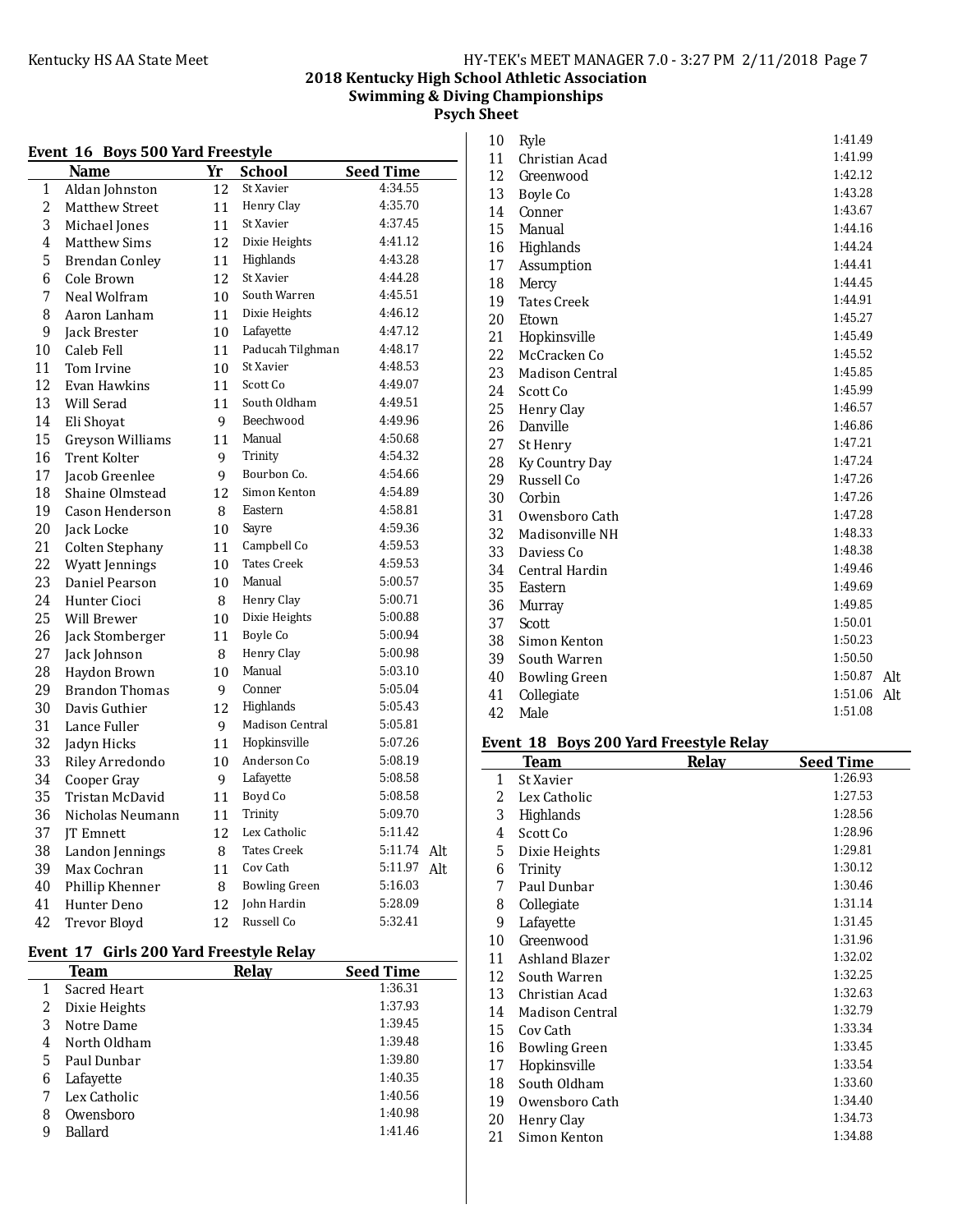# **2018 Kentucky High School Athletic Association Swimming & Diving Championships**

**Psych Sheet**

# Event 18 ...(Boys 200 Yard Freestyle Relay)

|    | Team             | Relav | <b>Seed Time</b> |
|----|------------------|-------|------------------|
| 22 | Ballard          |       | 1:35.39          |
| 23 | Manual           |       | 1:35.45          |
| 24 | Johnson Central  |       | 1:35.83          |
| 25 | Etown            |       | 1:35.89          |
| 26 | Madisonville NH  |       | 1:35.89          |
| 27 | Model            |       | 1:35.96          |
| 28 | Conner           |       | 1:35.98          |
| 29 | McCracken Co     |       | 1:36.33          |
| 30 | Holy Cross (Cov) |       | 1:36.38          |
| 31 | Meade Co         |       | 1:36.45          |
| 32 | Beechwood        |       | 1:36.49          |
| 33 | Scott            |       | 1:37.62          |
| 34 | Montgomery Co    |       | 1:37.73          |
| 35 | Collins          |       | 1:37.84          |
| 36 | Ryle             |       | 1:38.03          |
| 37 | Oldham Co        |       | 1:38.11          |
| 38 | Murray           |       | 1:38.35          |
| 39 | Woodford Co      |       | 1:38.54          |
| 40 | Owensboro        |       | 1:38.87          |
| 41 | Logan Co         |       | 1:39.46<br>Alt   |
| 42 | Apollo           |       | 1:39.52<br>Alt   |

# Event 19 Girls 100 Yard Backstroke

|                   | an is 100 Turu Buchströße |    |                      |                  |  |
|-------------------|---------------------------|----|----------------------|------------------|--|
|                   | Name                      | Yr | <b>School</b>        | <b>Seed Time</b> |  |
| 1                 | Krista Wheeler            | 9  | Collegiate           | 53.27            |  |
| 2                 | Annabel Crush             | 9  | Sacred Heart         | 54.06            |  |
| 3                 | Emily Lenihan             | 10 | Sacred Heart         | 56.71            |  |
| 4                 | Grace Huber               | 11 | Sacred Heart         | 56.73            |  |
| 5                 | Katie Hampel              | 11 | Owensboro Cath       | 56.82            |  |
| 6                 | Isabell Carrico           | 12 | Collegiate           | 57.34            |  |
| 7                 | Ellie Masterson           | 12 | Sacred Heart         | 57.88            |  |
| 8                 | Riley Jordan              | 9  | Notre Dame           | 57.88            |  |
| 9                 | Alexa Arkenberg           | 9  | Ryle                 | 58.48            |  |
| 10                | Lauren Ashton             | 11 | North Oldham         | 58.51            |  |
| 11                | Madi Brester              | 12 | Lafayette            | 58.81            |  |
| $12 \overline{ }$ | Erin Hixenbaugh           | 12 | Ballard              | 59.04            |  |
| 13                | Abbi Richards             | 12 | Beechwood            | 59.10            |  |
| 14                | Allie Rassenfoss          | 12 | Christian Acad       | 59.32            |  |
| 15                | <b>Lilly Morris</b>       | 10 | <b>Bowling Green</b> | 59.35            |  |
| 16                | Gentry Cheek              | 9  | Christian Acad       | 59.39            |  |
| 17                | Olivia Hopper             | 11 | Highlands            | 59.65            |  |
| 18                | Elif Ozyurekoglu          | 10 | Manual               | 59.72            |  |
| 19                | Izzy Jackson              | 11 | Scott Co             | 59.80            |  |
| 20                | Liza Muller               | 11 | Notre Dame           | 59.90            |  |
| 21                | Molly Beaven              | 10 | Assumption           | 59.92            |  |
| 22                | Addi James                | 10 | McCracken Co         | 1:00.25          |  |
| 23                | Catherine Eckerle         | 11 | Christian Acad       | 1:00.51          |  |
| 24                | Parker Herren             | 12 | Corbin               | 1:00.87          |  |
| 25                | Sophia Baser              | 10 | Collegiate           | 1:00.89          |  |
| 26                | Anna Palen                | 8  | Ryle                 | 1:00.94          |  |
| 27                | <b>Connor Foster</b>      | 12 | Spencer Co           | 1:01.07          |  |
| 28                | Meghan Greenwell          | 12 | Notre Dame           | 1:01.11          |  |
| 29                | Laura Crutchfield         | 10 | Woodford Co          | 1:01.41          |  |
| 30                | <b>Tori Clark</b>         | 10 | Notre Dame           | 1:01.57          |  |
| 31                | Isabella Cooksey          | 9  | Madison Central      | 1:01.59          |  |

| 32 | Sophie Ritzenthaler  | 11 | Assumption   | 1:02.04 |     |
|----|----------------------|----|--------------|---------|-----|
| 33 | Alyssa Pfitzer-Price | 11 | Manual       | 1:02.09 |     |
| 34 | Madelyn Godfrey      | 9  | Etown        | 1:02.09 |     |
| 35 | Caroline McMillin    | 10 | Paul Dunbar  | 1:02.20 |     |
| 36 | Mary Kate Godfrey    | 11 | Etown        | 1:02.27 |     |
| 37 | Taylor Albrecht      | 10 | Paul Dunbar  | 1:02.32 |     |
| 38 | Madison Ritzenthaler | 9  | Assumption   | 1:02.43 |     |
| 39 | Paige Hedger         | 9  | Campbell Co  | 1:03.21 |     |
| 40 | <b>Emily Kuprion</b> | 10 | Eastern      | 1:03.26 | Alt |
| 41 | Anneliese Thomas     | 9  | Manual       | 1:03.72 | Alt |
| 42 | Sarah Baker          | 9  | McCracken Co | 1:06.28 |     |

#### **Event 20 Boys 100 Yard Backstroke**

|    | Name                   | Yr | <b>School</b>        | <b>Seed Time</b> |     |
|----|------------------------|----|----------------------|------------------|-----|
| 1  | Matt Menke             | 11 | Lex Catholic         | 49.88            |     |
| 2  | Will Cole              | 10 | St Xavier            | 50.44            |     |
| 3  | Kaleb Brannock         | 10 | Scott Co             | 51.27            |     |
| 4  | <b>Trent Lakes</b>     | 12 | Madison Central      | 51.30            |     |
| 5  | Neal Morsi             | 11 | <b>Bowling Green</b> | 51.43            |     |
| 6  | <b>Tanner Cummings</b> | 12 | Greenwood            | 51.80            |     |
| 7  | Dominic Tomchek        | 12 | St Xavier            | 52.77            |     |
| 8  | <b>Jackson Mussler</b> | 9  | St Xavier            | 52.84            |     |
| 9  | Ethan Hanna            | 11 | Cov Cath             | 53.08            |     |
| 10 | Max Shoyat             | 12 | Beechwood            | 53.09            |     |
| 11 | Brandt Wilhelmi        | 11 | St Xavier            | 53.43            |     |
| 12 | <b>Hunter Hayes</b>    | 12 | Boyle Co             | 54.02            |     |
| 13 | Doug Wright            | 11 | Paul Dunbar          | 54.16            |     |
| 14 | Pierce Knollman        | 12 | Cov Cath             | 54.24            |     |
| 15 | Connor Hood            | 11 | Lafayette            | 54.72            |     |
| 16 | <b>Cameron Coffey</b>  | 10 | Montgomery Co        | 55.18            |     |
| 17 | Xavier Evans           | 12 | Owensboro Cath       | 55.35            |     |
| 18 | Luke Bunnell           | 11 | Trinity              | 55.67            |     |
| 19 | Keegan Henderson       | 10 | Eastern              | 55.77            |     |
| 20 | Carson Work            | 12 | Manual               | 55.84            |     |
| 21 | Emerson Vera           | 12 | Henry Clay           | 56.09            |     |
| 22 | Koby Batts             | 11 | Hopkinsville         | 56.19            |     |
| 23 | Drew Wolfram           | 8  | South Warren         | 56.63            |     |
| 24 | Matthew Lorenz         | 11 | Highlands            | 57.01            |     |
| 25 | Keaton Bundren         | 10 | Madisonville NH      | 57.31            |     |
| 26 | Eli Zehnder            | 9  | Collins              | 57.50            |     |
| 27 | <b>Creed Farthing</b>  | 9  | Boyle Co             | 57.81            |     |
| 28 | Xavier Moore           | 7  | Woodford Co          | 57.82            |     |
| 29 | Gabe Skelton           | 9  | Boyle Co             | 57.89            |     |
| 30 | <b>Ty Atkins</b>       | 12 | Ashland Blazer       | 58.02            |     |
| 31 | Clay Lewis             | 10 | Woodford Co          | 58.04            |     |
| 32 | Kai Oddo               | 10 | Paul Dunbar          | 58.19            |     |
| 33 | Drew Haas              | 11 | Lex Christian        | 58.21            |     |
| 34 | <b>Bret Holt</b>       | 9  | Cov Cath             | 58.24            |     |
| 35 | Logan Kessinger        | 11 | Shelby Co            | 58.25            |     |
| 36 | Patrick Schneider      | 11 | Lex Catholic         | 58.40            |     |
| 37 | Andy Du                | 11 | Paul Dunbar          | 58.47            |     |
| 38 | Jake Breunig           | 12 | Etown                | 58.55            |     |
| 39 | Cort Hobelmann         | 9  | Owensboro Cath       | 58.82            |     |
| 40 | Luca Vespa             | 8  | South Warren         | 58.87            | Alt |
| 41 | <b>Hank Neal</b>       | 12 | Montgomery Co        | 58.92            | Alt |
| 42 | Max Lawson             | 9  | Russell Co           | 1:01.42          |     |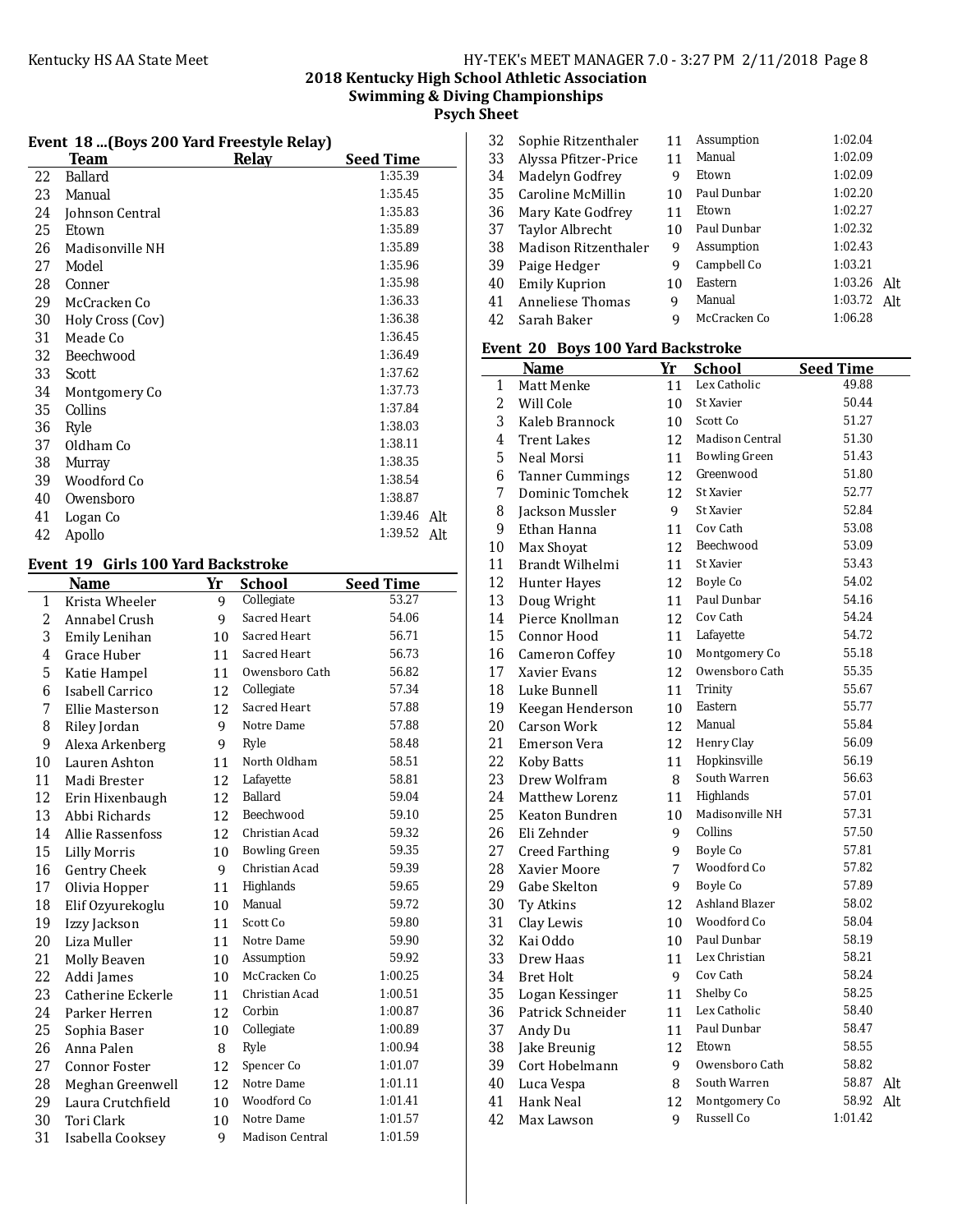# **2018 Kentucky High School Athletic Association Swimming & Diving Championships**

**Psych Sheet**

|    | Event 21<br>Girls 100 Yard Breaststroke |    |                      |                  |
|----|-----------------------------------------|----|----------------------|------------------|
|    | Name                                    | Yr | School               | <b>Seed Time</b> |
| 1  | Kaylee Wheeler                          | 12 | Collegiate           | 1:01.12          |
| 2  | Claire Donan                            | 10 | Sacred Heart         | 1:02.06          |
| 3  | Sam Sutton                              | 11 | <b>Bowling Green</b> | 1:04.00          |
| 4  | Selina Reil                             | 10 | Dixie Heights        | 1:05.07          |
| 5  | Anna Hogan                              | 11 | Manual               | 1:05.34          |
| 6  | Lilly Oglesby                           | 12 | North Oldham         | 1:05.46          |
| 7  | Jane Hu                                 | 10 | Manual               | 1:06.04          |
| 8  | Elizabeth Schrenger                     | 12 | Sacred Heart         | 1:06.80          |
| 9  | Morgan Bender                           | 10 | Lex Catholic         | 1:07.01          |
| 10 | Tessa Horan                             | 11 | Sacred Heart         | 1:07.19          |
| 11 | Victoria Taylor                         | 8  | Model                | 1:07.79          |
| 12 | Emma Fenwick                            | 12 | Daviess Co           | 1:08.11          |
| 13 | Avery Floyd                             | 10 | Ryle                 | 1:08.13          |
| 14 | Alli Erena                              | 11 | Sacred Heart         | 1:08.21          |
| 15 | Sarah Ming                              | 8  | Paul Dunbar          | 1:08.57          |
| 16 | <b>Bailee Patel</b>                     | 10 | Paducah Tilghman     | 1:09.10          |
| 17 | Kristin Cirulli                         | 11 | Villa Madonna        | 1:09.19          |
| 18 | Sarah Harkrader                         | 12 | Cooper               | 1:09.26          |
| 19 | <b>Whitney Powell</b>                   | 12 | <b>Tates Creek</b>   | 1:09.57          |
| 20 | <b>Addison Callis</b>                   | 9  | Owensboro            | 1:09.63          |
| 21 | Nicole Griffin                          | 12 | Lex Catholic         | 1:09.93          |
| 22 | Alivia Williams                         | 9  | Cooper               | 1:09.96          |
| 23 | Audra Ferrier                           | 11 | Lex Catholic         | 1:10.41          |
| 24 | Evia Combs                              | 8  | Highlands            | 1:10.72          |
| 25 | Nora Miodrag                            | 12 | <b>Brown</b>         | 1:10.79          |
| 26 | Emma Raque                              | 9  | Mercy                | 1:11.03          |
| 27 | <b>Halle Stivers</b>                    | 9  | North Oldham         | 1:11.12          |
| 28 | Katie Kalany                            | 12 | Ryle                 | 1:11.14          |
| 29 | Marissa Page                            | 12 | St Henry             | 1:11.38          |
| 30 | Grace Crawford                          | 11 | Danville             | 1:11.61          |
| 31 | Leah Zimmerman                          | 9  | Madison Central      | 1:11.66          |
| 32 | Megan Raney                             | 8  | Etown                | 1:11.67          |
| 33 | Maiya Gaston                            | 12 | Ballard              | 1:11.81          |
| 34 | Morgan Anderson                         | 10 | Conner               | 1:12.00          |
| 35 | Jami Margolen                           | 11 | Bourbon Co.          | 1:12.13          |
| 36 | Lauren Langhi                           | 10 | Hopkinsville         | 1:12.23          |
| 37 | Leia Grannis                            | 8  | Fleming Co           | 1:12.49          |
| 38 | <b>Madison Fischer</b>                  | 10 | Assumption           | 1:12.55          |
| 39 | Kate Pierce                             | 10 | Central Hardin       | 1:12.63          |
| 40 | Ella Farley                             | 8  | Greenwood            | 1:13.20          |
| 41 | Anna Freihofer                          | 10 | St Henry             | 1:13.20          |
| 42 | Olivia Greinke                          | 10 | Henry Clay           | 1:13.32<br>Alt   |
| 43 | <b>Taylor Colony</b>                    | 11 | Paul Dunbar          | 1:13.64<br>Alt   |

# Event 22 Boys 100 Yard Breaststroke

|   | <b>Name</b>        | Yr | <b>School</b>  | <b>Seed Time</b> |
|---|--------------------|----|----------------|------------------|
|   | Jack Brester       | 10 | Lafayette      | 56.41            |
| 2 | Benjamin McKeown   | 11 | Paul Dunbar    | 56.57            |
| 3 | Alex Brehm         | 9  | Collegiate     | 57.63            |
| 4 | Grayson Schroering | 12 | Collegiate     | 57.64            |
| 5 | Patrick Merse      |    | Cov Cath       | 58.23            |
| 6 | Alex Blom          |    | Collegiate     | 58.28            |
|   | Daniel Sims        | 12 | Dixie Heights  | 58.32            |
| 8 | Jacob Burd         |    | Christian Acad | 58.54            |

| 9  | Jack Banks            | 9  | Highlands              | 59.24   |     |
|----|-----------------------|----|------------------------|---------|-----|
| 10 | <b>Brandon Turner</b> | 12 | Madison South          | 59.34   |     |
| 11 | John Hoskins          | 12 | Oldham Co              | 59.74   |     |
| 12 | Grant Largen          | 11 | St Xavier              | 1:00.42 |     |
| 13 | Sean Boone            | 12 | Apollo                 | 1:00.75 |     |
| 14 | Jake Ryan             | 11 | Highlands              | 1:01.52 |     |
| 15 | Jared Caudill         | 12 | Scott Co               | 1:01.59 |     |
| 16 | <b>Riley Wharton</b>  | 12 | Logan Co               | 1:01.78 |     |
| 17 | Clayton Feller        | 10 | Male                   | 1:02.47 |     |
| 18 | Zach Frazier          | 12 | <b>Boyle Co</b>        | 1:02.53 |     |
| 19 | Luke Shourds          | 9  | Greenwood              | 1:02.58 |     |
| 20 | Grayson Stinger       | 12 | Etown                  | 1:02.63 |     |
| 21 | Devon Parker          | 12 | St Xavier              | 1:02.81 |     |
| 22 | Cole Janzow           | 9  | Woodford Co            | 1:02.82 |     |
| 23 | Uzezi Oddo            | 12 | <b>Tates Creek</b>     | 1:02.86 |     |
| 24 | Mason Neal            | 11 | <b>Madison Central</b> | 1:02.97 |     |
| 25 | Ethan Taylor          | 9  | <b>Bowling Green</b>   | 1:02.98 |     |
| 26 | <b>Tyler Brown</b>    | 10 | Highlands              | 1:03.07 |     |
| 27 | William Bailey        | 10 | Ballard                | 1:03.26 |     |
| 28 | Nick Garnett          | 11 | Meade Co               | 1:03.51 |     |
| 29 | Brevik Heitman        | 11 | St Xavier              | 1:03.52 |     |
| 30 | Tristen Richards      | 10 | Beechwood              | 1:03.70 |     |
| 31 | Patrick Lester        | 9  | Cov Cath               | 1:03.72 |     |
| 32 | Ben Naehr             | 12 | Paul Dunbar            | 1:03.72 |     |
| 33 | Keller Brown          | 11 | North Laurel           | 1:03.90 |     |
| 34 | Peyton Berter         | 10 | Dixie Heights          | 1:04.59 |     |
| 35 | Griffin Kirsch        | 11 | St Xavier              | 1:04.67 |     |
| 36 | Joseph Hayden         | 11 | Owensboro Cath         | 1:05.09 |     |
| 37 | <b>Bryce Robinson</b> | 10 | Hopkinsville           | 1:05.34 |     |
| 38 | John Carter Chappell  | 9  | Comm Christian         | 1:05.64 |     |
| 39 | Logan Hughes          | 8  | South Warren           | 1:05.65 |     |
| 40 | <b>Brandon Thomas</b> | 9  | Conner                 | 1:05.98 |     |
| 41 | Cooper Houck          | 10 | Murray                 | 1:06.47 | Alt |
| 42 | Camden Schierenbeck   | 11 | Cooper                 | 1:06.50 | Alt |

# **Event 23 Girls 400 Yard Freestyle Relay**

|    |                    | Relay | <b>Seed Time</b> |
|----|--------------------|-------|------------------|
| 1  | Sacred Heart       |       | 3:28.12          |
| 2  | Notre Dame         |       | 3:30.91          |
| 3  | Dixie Heights      |       | 3:32.23          |
| 4  | <b>Tates Creek</b> |       | 3:36.64          |
| 5  | Collegiate         |       | 3:38.80          |
| 6  | Assumption         |       | 3:40.67          |
| 7  | Lafayette          |       | 3:40.95          |
| 8  | Paul Dunbar        |       | 3:40.96          |
| 9  | Owensboro          |       | 3:41.15          |
| 10 | Lex Catholic       |       | 3:42.07          |
| 11 | Greenwood          |       | 3:42.78          |
| 12 | North Oldham       |       | 3:42.84          |
| 13 | Christian Acad     |       | 3:43.07          |
| 14 | Ryle               |       | 3:44.62          |
| 15 | Bowling Green      |       | 3:45.03          |
| 16 | Etown              |       | 3:46.40          |
| 17 | Paducah Tilghman   |       | 3:47.40          |
| 18 | Madison Central    |       | 3:47.94          |
| 19 | Highlands          |       | 3:48.30          |
| 20 | Mercy              |       | 3:49.40          |

# **Event 21 Girls 100 Yard Breaststrok**